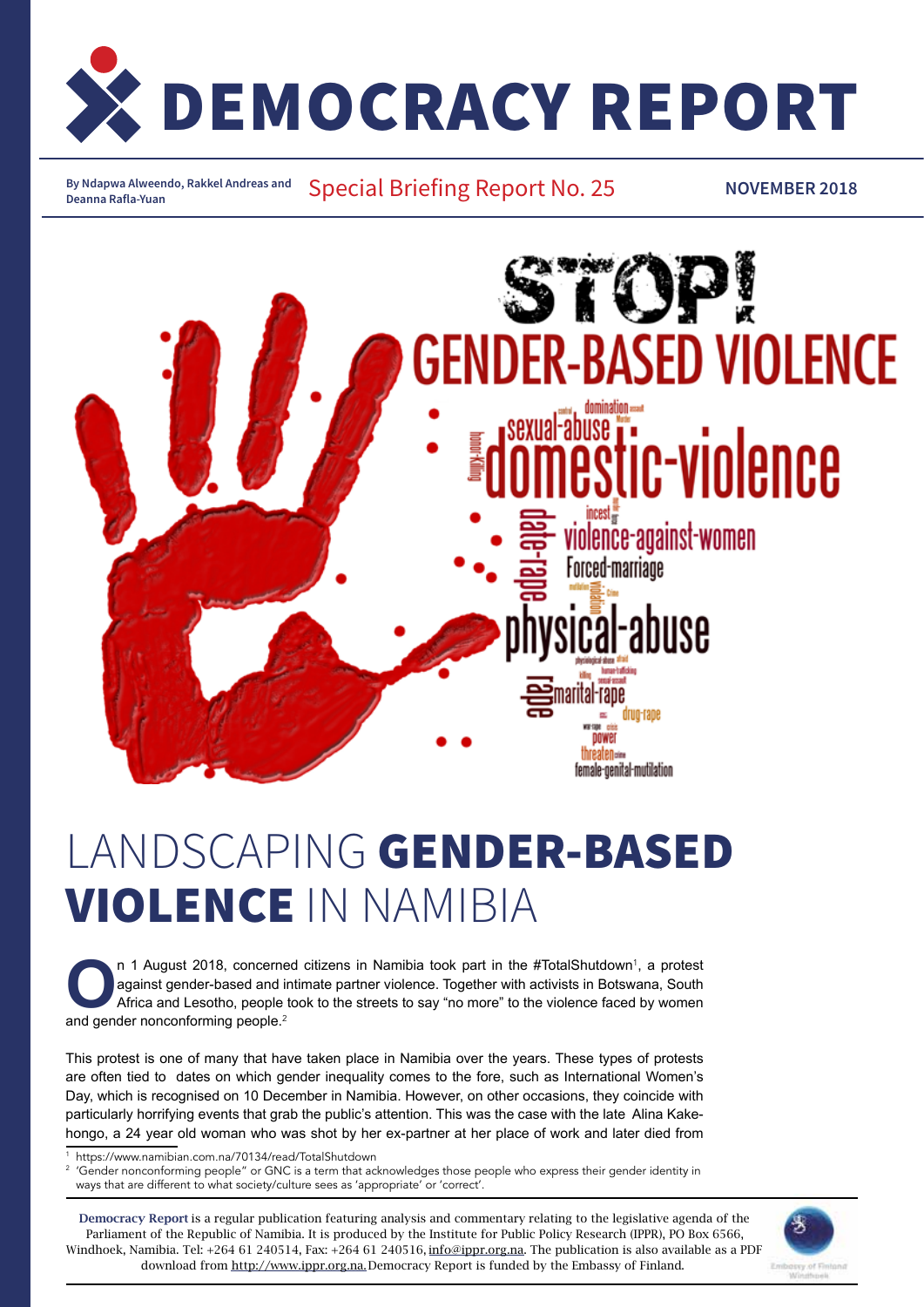gunshot wounds on the way to the hospital on the 25th July 2018. $^3$  Kakehongo's case, unfortunately, is not singular. According to the UN Women Global Database on Violence Against Women, 25% of women in Namibia between the ages of 15 and 49 reported having experienced intimate partner violence at least once.<sup>4</sup> These kinds of violences are one of many manifestations of gender inequality<sup>5</sup> in the country.

In the face of the violence faced by women and gender nonconforming people, there are numerous organisations and institutions that provide a variety of resources, ranging from legal protections to counselling services to awareness-raising. Despite the work already being done, incidences of gender based violence appear to be on the rise. The goal of this report is to paint a picture of the gender based violence landscape in Namibia, including the many provisions in place to protect the most vulnerable, and the bottlenecks that prevent relevant policies from working as effectively as they could. Furthermore, the report explores some of the complexities around active awareness-raising, both within and outside of government structures.

Over the years, society has come to understand violence against women as being different from other forms of violence. The incidence of gender-based violence (GBV) - as this form of violence has come to be known - is significantly affected by sociocultural factors that perpetuate certain beliefs about women and the 'correct' gender dynamics.



*Source: Namibia Demographic and Health Survey 2006-2007*

# Defining GBV

As ideas about gender have evolved, so too have definitions of GBV. And because policies are ultimately determined by a country's 'approved' definition of GBV, definitions that are problematic or exclusionary are likely to generate policies that have a limited impact for those who are left out.

In 1993, the United Nations (UN) offered the first official definition of GBV as: "any act... that results in, or is likely to result in, physical, sexual or psychological harm or suffering to women, including threats of such acts, coercion or arbitrary deprivations of liberty, whether occurring in public or private life"<sup>8</sup>. By emphasising that the violence was motivated by gender, this definition implicitly recognised that gender discrimination stems from existing gender inequality. It also implicitly captured the fact that women and girls

 $^{\rm 3}$  https://www.namibian.com.na/179869/archive-read/Murdered-woman-had-opened-case-against-killer  $\,$ accessed on 15- $\,$  $10-18$ 

- <sup>4</sup> The Namibia Demographic and Health Survey 2013.<br><sup>5</sup> Others include, but are not limited to, discrimination.
- Others include, but are not limited to, discrimination in the workplace, unequal access to education, and an unequal division of labour in the household.
- 6 Demographic and Health Survey (DHS), 2013, https://dhsprogram.com/pubs/pdf/FR298/FR298.pdf
- 7 DHS, 2013, p. 317-338
- 8 United Nations Declaration on the Elimation of Violence Against Women, http://www.un.org/documents/ga/res/48/ a48r104.htm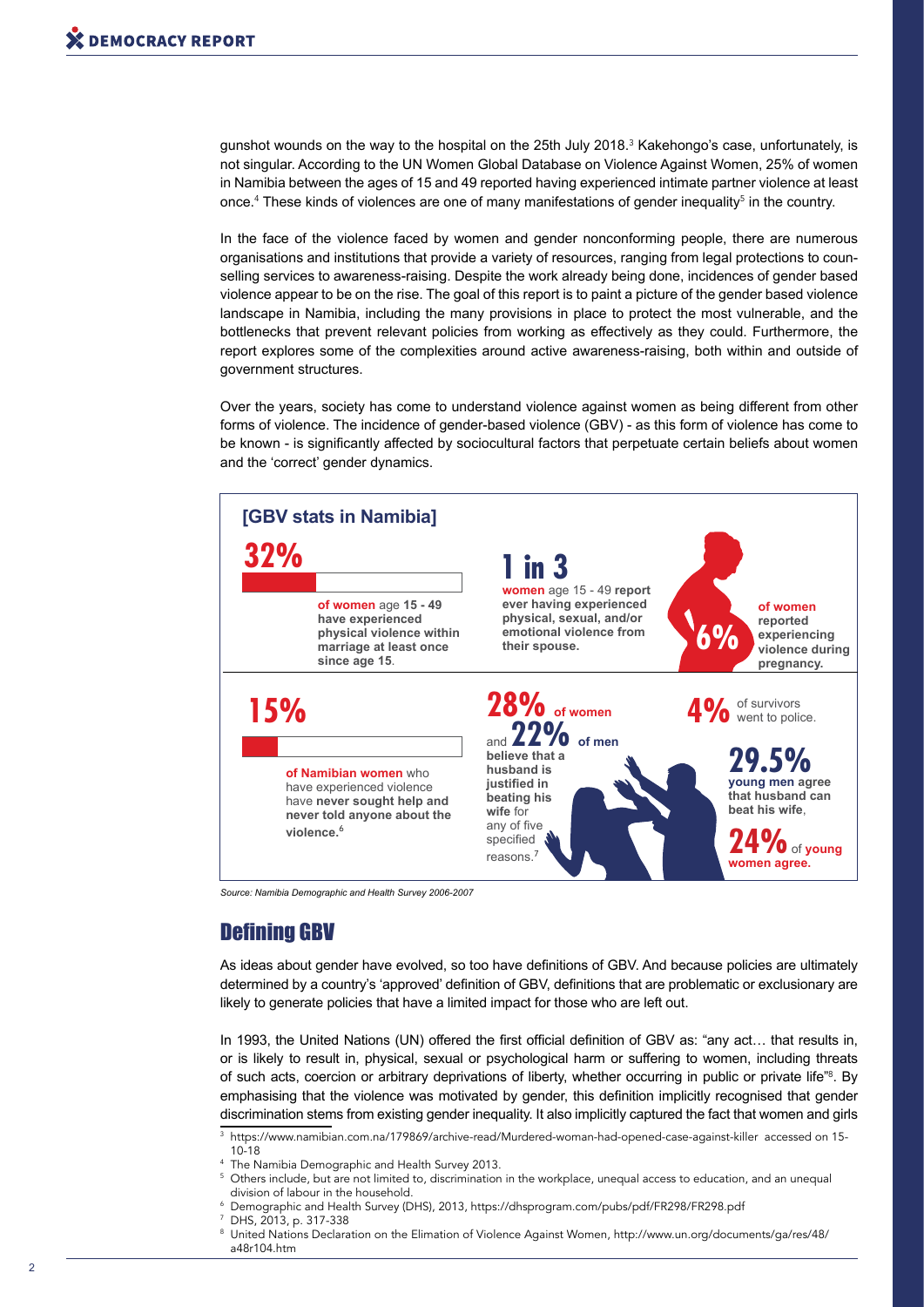are statistically likely to experience this type of violence. However, by specifying that GBV refers to harm experienced by women, this definition excludes the experiences of men and gender nonconforming people. Other definitions, such as one from international health expert Shelah Bloom defines GBV as a term that "capture[s] violence that occurs as a result of the normative role expectations associated with each gender, along with the unequal power relationships between the two genders, within the context of a specific society".<sup>9</sup> While this definition does make space for men who experience GBV, gender nonconforming people are once again excluded.

#### **"The primary targets of GBV are women and adolescent girls, but not only are they at high risk of GBV, they also suffer exacerbated consequences as compared with what men endure."**<sup>10</sup>

Understanding GBV as multifaceted means that gender based violence, as a term, encompasses more than incidences of domestic and sexual violence: forced marriage of young girls, human trafficking, female genital mutilation, female infanticide, male rape, violence directed at LGBT<sup>11</sup> individuals, verbal abuse, and laws and regulations that limit the rights and access to services of women and girls, are all forms of GBV. Broadening the definition of GBV is crucial, as it widens the scope of interrogation, both when it comes to understanding determining factors and when planning interventions.

### GBV's impact

The impacts of GBV are many and complicated. Of course, the survivor of the violence suffers the trauma and indignity of the event, and whatever physical injury that might result. GBV can also result in death, such as in instances of intimate partner femicide. While there are resources available to help those who have experienced violence, gender discrimination towards women and their resulting lower socio-economic status mean that women have fewer options and resources at their disposal to avoid or escape abusive situations and to seek justice. They also suffer consequences to their sexual and reproductive health, including forced and unwanted pregnancies, unsafe abortions and resulting deaths, traumatic fistula, and higher risks of sexually transmitted infections (STIs) and HIV.

The LGBTQIA community is further limited by a distinct lack of legal support. While homosexuality is not officially criminalised in the country, and the human rights of all citizens are meant to be protected, the legal system does not provide support to the LGBTQIA community in ways that are tailored to their experiences. As a result, abuse and GBV in this community can go unreported under the pressure of the prejudice survivors are likely to experience in coming forward.

Beyond the physical impacts of violence, survivors of GBV can experience further trauma even as they are seeking help. Reports of unsympathetic first responders and medical professionals are not unheard of, in Namibia and around the world.

The long term impacts are also concerning: research shows that women who experience GBV are less likely to access educational and employment opportunities. Growing up in a household where violence is prevalent is likely to have a negative effect on children's psychosocial development, and on their own future relationships.<sup>12</sup> It is clear, therefore, GBV erodes the sense of social cohesion and stability needed for a society to function. When the violation of human rights is so ubiquitous, the extent to which a country can be called 'democratic' is called into question, where democracy is understood to stem from the protection of human rights for all citizens, regardless of gender or any other identifier.

# Demystifying GBV

To understand the extent to which culture and society reinforce GBV, it is crucial to examine the differences between sex and gender. 'Sex' is a biological term that indicates whether a person is male or female (or intersex) based on their physiology. 'Gender', on the other hand, is a term that refers to "socially constructed roles that shape the behaviours, activities, expectations and opportunities considered appropriate in a particular socio-cultural context for all people … [and] also refers to the relationships

<sup>9</sup> Bloom, 2008, "Violence Against Women and Girls: A Compendium of Monitoring and Evaluation Indicators

<sup>&</sup>lt;sup>10</sup> See UNFPA Strategy and Framework for Action to Address GBV, 2008-2011, p. 7<br><sup>11</sup> LGBTOLA is an inclusive term that refers to: "leshian, gay transported guess or a

LGBTQIA is an inclusive term that refers to: "lesbian, gay, transgender, queer or questioning, intersex, asexual and allied. It serves to include more people than terms like "the gay community" which is limiting in terms of the sexual identities and orientations it encapsulates.

<sup>12</sup> UN Women, "Consequences and Costs of GBV", http://www.endvawnow.org/en/articles/301-consequences-and-costs-.html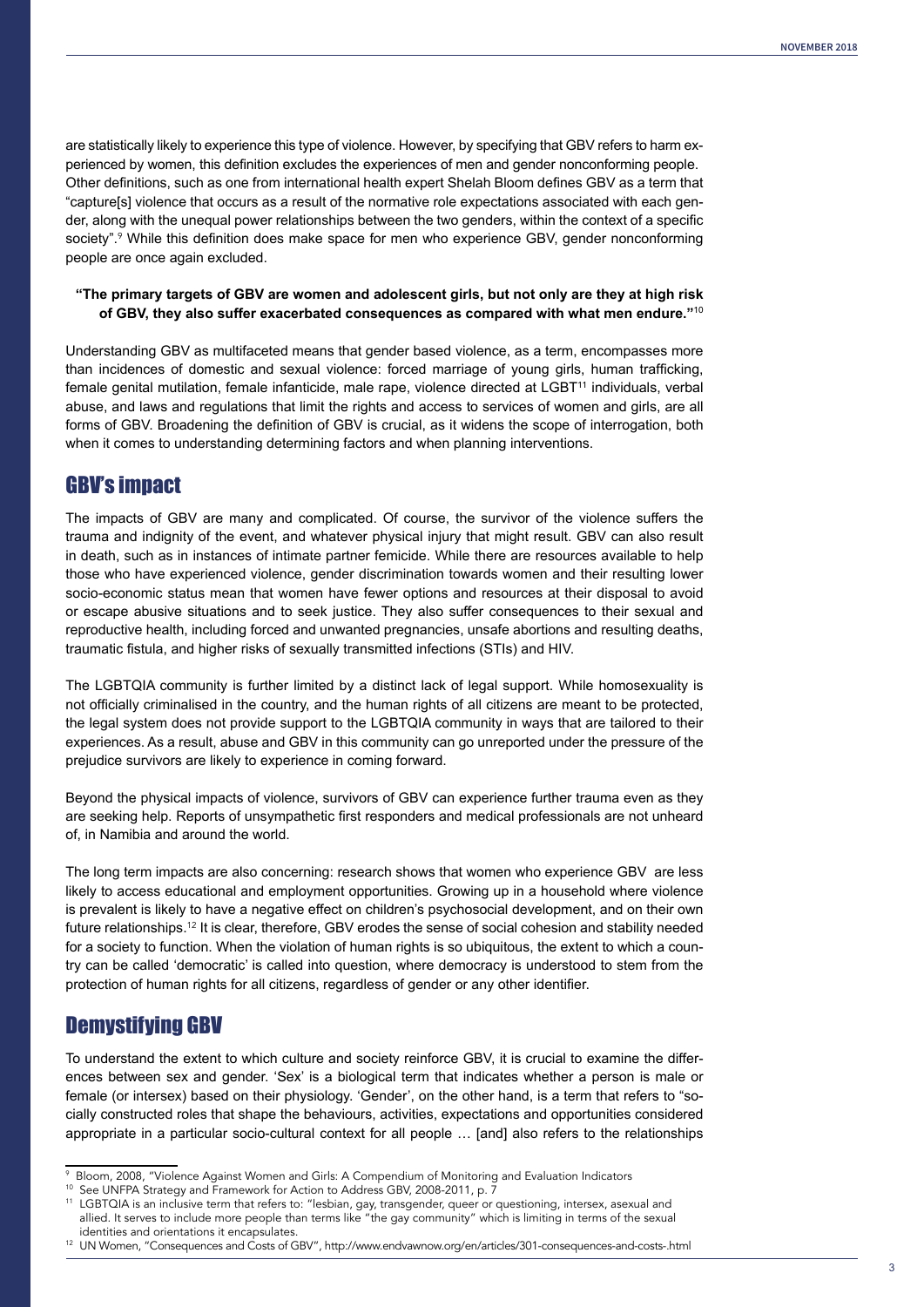between people, and the distribution of power in those relationships."<sup>13</sup> Gender refers to what is considered 'feminine' and 'masculine' and is therefore socially constructed, rather than something that is fixed. Gender inequality comes from the different values that are placed on masculine and feminine qualities. Conservative gender norms often measure masculinity in terms of dominance and aggression. Femininity, on the other hand, is often associated with emotions, compromise, and subservience. Men and women who behave appropriately according to their gender are rewarded, which further perpetuates beliefs about gender. Those who step outside of these created boundaries - such as women who are aggressive or men who express their emotions openly - are seen as 'breaking the rules' of gender. Conservative gender norms which limit the socially acceptable behaviours of men and women play a role in gender inequality by creating a power structure that rewards masculine behaviour and devalues feminine behaviour. These gender norms have an impact not only on the gender landscape, but also on the experience of the LGBTQIA community, as homosexuality and other non-conforming gender and sexual identities are deliberately misunderstood to indicate some sort of 'confusion' in an individual. The stereotype of gay men as overtly feminine and lesbian women as overtly masculine not only perpetuates a misunderstanding of the link between biological sex and gender, but also serves to justify discrimination towards the LGBTQIA community for flouting 'acceptable' (i.e. conservative) gender norms.

These norms also validate aggression and violence from men by framing them as natural responses rather than learned behaviour. As a result, GBV can come to be understood as something unavoidable, that results from men's natural proclivity towards violence.

#### *Corporal punishment*

Society's broader understanding of violence must also be considered when trying to understand GBV. When physical violence is understood to be a natural and acceptable occurrence, it has an impact on how we respond to individual cases. This is especially important to understand when it comes to children. Corporal punishment, or using physical force or beatings to punish, in schools and at home has also been linked to GBV. In 1991, the Namibian Supreme court ruled that corporal punishment in schools was unconstitutional. Despite this, many instances are still reported.

If children are taught from a young age that physical violence is an acceptable response to misbehavior, whether actual or perceived, they internalise this message and carry it forward into their adult lives. Research by the Legal Assistance Center (LAC) shows that corporal punishment sends a message that "violence is acceptable, particularly when it is used by a strong person against a weaker one."14 Furthermore, children exposed to violence are more likely to use violence as adults.<sup>15</sup>

There is evidence that the perceived acceptability of violence does carry into adult life: in 2013, 22% of men and 28% of women in Namibia believed that a husband hitting his wife was justified in one of the following situations: "if she burns the food, if she argues with him, if she goes out without telling him, if she neglects the children, and if she refuses to have sexual intercourse with him."<sup>16</sup> While there is inadequate research in Namibia to indicate a direct correlation between corporal punishment and GBV, there are definite parallels between the two forms of physical violence. Both are justified by the belief that having socially reinforced power entitles a person to use discipline on those without it, as well as the belief that physical violence is an acceptable form of discipline.

Concerns about corporal punishment in Namibia are exacerbated by the country's commitment to the United Nations Convention on the Rights of the Child, whose committee states that "[a]ddressing the widespread acceptance or tolerance of corporal punishment of children and eliminating it, in the family, schools and other settings is not only an obligation of States parties under the Convention. It is also a key strategy for reducing and preventing all forms of violence in societies."<sup>17</sup>

#### *Victim Blaming*

Some of the factors that contribute to GBV and gender inequality are outlined above. While these are important elements, the impact of society and culture is also felt in the ways in which people react to GBV when it occurs. One of these reactions, and one that is common in cases of GBV, is victim blam-

<sup>13</sup> World Health Organisation, 2018, "Factsheet: Gender and Health", http://www.who.int/en/news-room/fact-sheets/detail/gender

<sup>14</sup> Legal Assistance Centre (LAC), "Corporal Punishment", p. 1-2, http://www.lac.org.na/projects/grap/Pdf/CCPA19-CorporalPunishment.pdf

<sup>15</sup> Ibid.

<sup>16</sup> DHS, 2013, p. 288-289

<sup>17</sup> United Nations Convention on the Rights of the Child (CRC), 2006, p. 6, http://ork.lu/files/Geneva/n8.pdf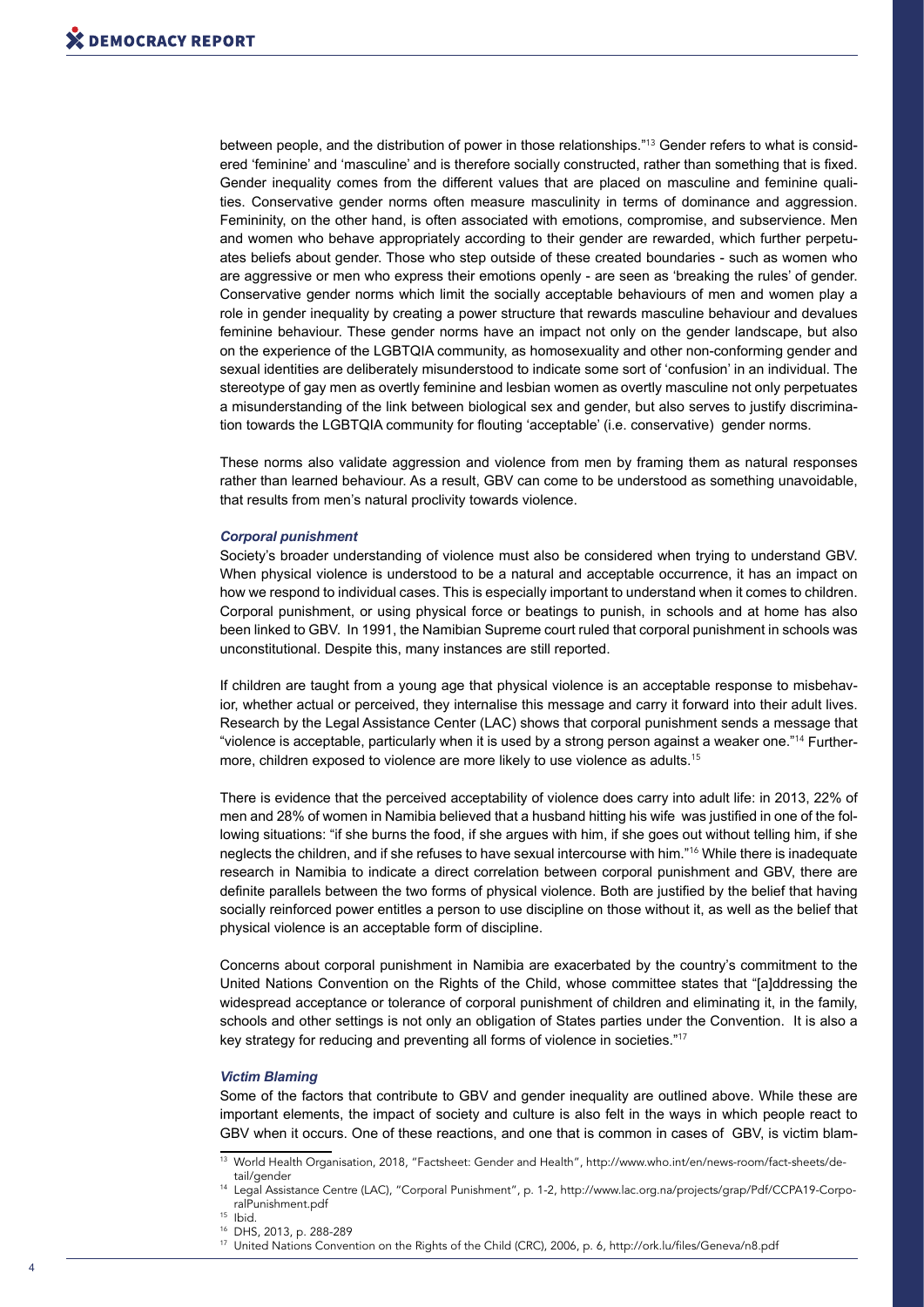ing. Victim blaming takes place when the victim of the crime or violence is blamed, partially or wholly, for the event. Perhaps the most common of examples can be seen in responses to survivors: questions like "what were they wearing?" or "what part of town were they in?" or "why did they go there if they knew it was dangerous?" often follow disclosures of sexual assault, which is a form of GBV. Questions like this displace blame from the perpetrators of assault, and instead shift attention to the perceived mistakes made by the survivors.

The implication of victim blaming is that violence is largely inevitable, and therefore the onus to expect and prepare for it falls squarely on the shoulders of the survivor. This kind of thinking ties into ideas of toxic masculinity, and especially emphasises (incorrect) ideas about the inherent sexuality of men. Corresponding statements about men, including perpetrators of violence, are often framed around the belief that "boys will be boys", or "it's hard for men to control themselves". As noted earlier in this brief, a culture of victim blaming contributes to the post-event trauma experienced by survivors whereby people (including some of those meant to provide post-trauma services) buy into the belief that the violence they experienced was somehow their fault.

#### **Miniskirts Declared 'Illegal' In Namibia?**

In February 2013, Police Inspector General Sebastian Ndeitunga was quoted in the media as warning Namibian women to refrain from wearing 'revealing' clothing in public, claiming that it amounted to public indecency and indicated a departure from African cultural values of modesty.<sup>18</sup> This came shortly after 40 women were detained in Rundu, reportedly for public indecency. The women were allegedly wearing hot pants that were deemed excessively revealing. Ndeitunga ultimately threatened to arrest others who were dressed similarly, and was quoted as saying:

#### **"At least put on something, even if it's short it should cover the essentials. You can't walk in town while people can see your buttocks."**

The implication of these comments is that women appearing 'indecent' in public could provoke unwanted advances, and contribute to already high levels of GBV in the country. They also reinforce beliefs about women's bodies as inherently sexual, meaning that exposing any part of it could be interpreted as an invitation for sexual contact.

While there were many who agreed with this stance, Ndeitunga's comment sparked a nation-wide debate about rape culture i.e. the various ways in which society normalises sexual assault and rape. Ndeitunga's comments, it was argued, contributed to a larger societal belief that what women wear can determine whether or not they experience sexual violence. An individual's choice to sexually assault or rape was the result of the woman's failure to appear 'decent'.

Critics further pointed out that these comments were not about decency at all, as the standard of decency was not being equally upheld. While young men regularly wore (and continue to wear) pants that sag to the extent that their underwear was exposed, there was no similar outcry from the police. The stringent public decency rules imposed on women, in this case and in others, is an example of the way women are encouraged to carry the burden of protecting themselves from violence.<sup>19</sup> The alternative, targeting the perpetrators of violence and holding them accountable as a society, is a much rarer occurrence.

Ndeitunga later challenged the media reports, saying that his comments were misinterpreted, and that his concern was a flouting of 'African values' by all young people.<sup>20</sup> However, the gendered nature of the comments, combined with reports of women facing punishment for their appearance shed light on a troubling double standard in the country.

The Namibian, "Top Cop Says Miniskirts Are Not African", 2013 https://www.namibian.com.na/index.<br>php?id=105372&page=archive-read

Sister Namibia, "(Policing) Sexuality in Africa: The Namibian Miniskiet Ban", https://sisternamibia.com/2014/07/24/

short-story/ 20 Namibia: Min-Skirt Firestorm Scorches Ndeitunga", 2013 https://allafrica.com/view/group/main/main/id/00023012.html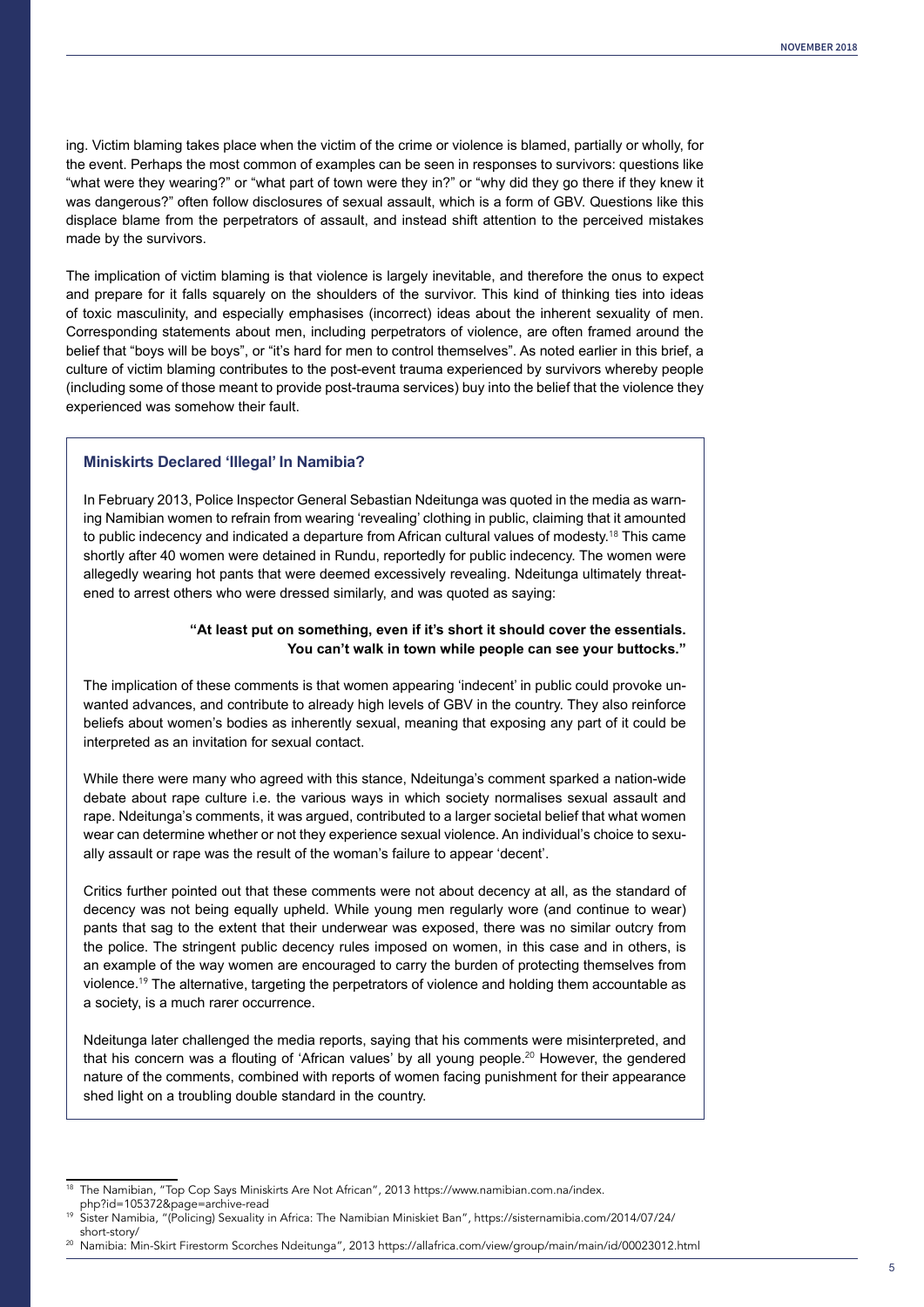While there is strong evidence that the cultural factors explored above not only contribute to the prevalence of GBV, but also impede attempts to tackle it, there are still myths that serve to 'explain away' or even justify  $GBV^{21}$ . A non-exhaustive list of these societal myths - stories that obscure the true factors behind GBV - is included below.

| <b>Myth</b>                                                                                                                                               | Fact                                                                                                                                                                                                                                                                                                                                                                                                                       |  |
|-----------------------------------------------------------------------------------------------------------------------------------------------------------|----------------------------------------------------------------------------------------------------------------------------------------------------------------------------------------------------------------------------------------------------------------------------------------------------------------------------------------------------------------------------------------------------------------------------|--|
| <b>GBV only includes physical</b><br>abuse (hitting, punching<br>and pushing).                                                                            | Physical abuse is just one form of violence. GBV can also manifest as<br>emotional, sexual, verbal, economic and psychological abuse                                                                                                                                                                                                                                                                                       |  |
| Women allow themselves to<br>be abused. They could leave<br>their partners if they really<br>wanted to.                                                   | Perpetrators use tactics of control and abuse that make it very difficult<br>for women to escape the violence.                                                                                                                                                                                                                                                                                                             |  |
| Men and women suffer<br>equally from violence                                                                                                             | The majority of those affected by GBV, particularly intimate partner<br>violence (IPV), are women and girls. Worldwide, almost half (47%) of<br>all female victims of homicide are killed by their intimate partners or<br>family members, compared to less than 6% of male homicide victims.                                                                                                                              |  |
| Domestic violence is a private<br>family matter, in which the<br>state has no right to intervene.<br>How a man treats his partner<br>is a private matter. | Violence against women is a human rights violation, regardless of<br>whether it occurs in the family or in the public sphere.                                                                                                                                                                                                                                                                                              |  |
| A man cannot rape his wife                                                                                                                                | Rape is defined by an action and not by the identity of the perpetrator<br>or the survivor. Accordingly, any forced sexual intercourse is rape,<br>irrespective of whether the survivor is married to the perpetrator or<br>not. This statement is also grounded in international human rights law<br>definitions, which encompasses all forms of physical, sexual, psycho-<br>logical or economic violence against women. |  |

Another much-touted myth refers to substance abuse as one of the main drivers of GBV. Namibia is ranked 5th on the continent in terms of alcohol in terms of alcohol consumption in 2016, recording consumption intake of 9,6 litre per person aged 15 and above annually.<sup>22</sup> However, while alcohol and drug abuse may exacerbate and contribute to violence, it should not be misunderstood as the cause of violence. While alcohol and drug abuse are often present in domestic abuse situations, they do not always account for incidences of violence. Not all perpetrators of violence use drugs or alcohol and not all who abuse substances are violent.<sup>23</sup> It is more illuminating to instead understand violence as not only an 'acceptable' coping mechanism for men in patriarchal societies, but also as a masculine norm i.e. something that is considered natural for men. This deeper understanding of violence as a social norm provides a more meaningful jumping off point for our collective interrogation into the root causes of GBV in this country.

The myths explored above essentially reframe GBV as something reasonable, or at least understandable. However GBV in any form, has no plausible justification. Given the number of myths and misconceptions around gender and GBV, and the ways in which they are reinforced by the very way Namibian society is organised, it is worth examining how Namibia has tackled such a pervasive phenomenon.

# First line of defence: The National Plan of Action on GBV

The National Plan of Action on GBV (NPOA) 2012 – 2016 is currently still in effect, and a new Plan is set to be introduced by the Ministry of Gender Equality Child Welfare (MGECW) before the end of 2018. The

22 The Namibian, 2016, "10 Biggest Boozing Countries in Africa", https://www.namibian.com.na/149467/ar-

chive-read/10-Biggest-Boozing-African-Countries

23 Roberts 1984, cited in Hagemeister et al 2003

<sup>21</sup> University of Pretoria (UP), 2017, "Myths and Facts about gender-based violence", https://www.up.ac.za/en/student-accommodation/news/post\_2584284-myths-and-facts-about-gender-based-violence-21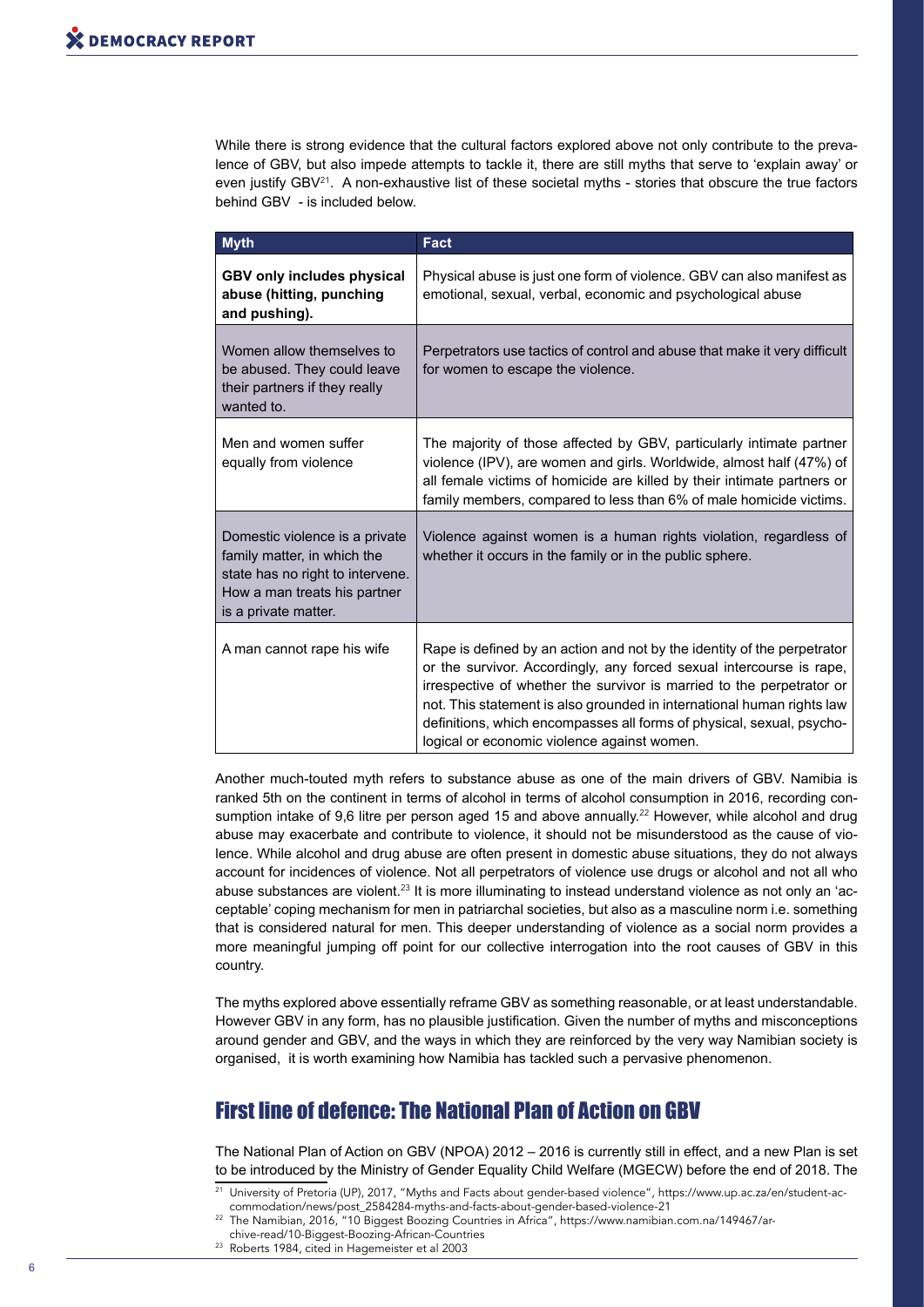plan essentially outlines Namibia's coordinated plan to challenge the prevalence of GBV in the country. It is organised under four major outcomes: reduced GBV as a result of prevention initiatives; improved services for survivors; an increased understanding of GBV in Namibia and; more efficient interventions as a result of improved coordination and monitoring. The framework for the NPOA shows how it is integrated and connected to NDP3 and Vision 2030, which sets out the goal to create a "fair, gender responsive, caring and committed nation, in which all citizens are able to realise their full potential, in a safe and decent living environment."<sup>24</sup>

The NPOA takes a multi-sectoral, multi-levelled approach and has action points for almost every Ministry and for many other Offices and Agencies (including but not limited to the Council of Churches, the Council of Traditional Leaders, NGOs, and the Media Ombudsman). Although coordination, monitoring and evaluation of the Plan are ultimately the responsibilities of the MGECW, it is advocated by the MGECW that the NPOA belongs to everyone and therefore implementation is the responsibility of all stakeholders across all sectors (government, non-government and private).

Successful GBV prevention and response service requires strong coordination from across multiple sectors. One key response service are the GBV Protection Units envisioned as a one-stop and survivorfriendly service centre for survivors of GBV. The idea is that a survivor of GBV can enter a GBV Unit where they will find: a specially-trained police officer to take statements and investigate the case; a medical doctor to treat any injuries and collect any forensic evidence; and a social worker to provide counselling. In practice however most Units do not function this way. Some Units are co-located with police, or health services (e.g the GBV Unit in Windhoek is located on the Hospital premises) but most operate with service providers working in isolation but collaboratively.

GBV Protection Units are to be staffed by people with specialised training to assist victims of GBV while actively avoiding many of the traumatic experiences victims can experience while reporting an assault, including victim blaming, dismissal, and insensitive information-collecting.

The outgoing NPOA, spanning 2012 to 2016, is a comprehensive document but fails to set out manageable priorities and measurable targets.<sup>25</sup> Although the NPOA describes specific activities (all of which are important) very few have been successfully implemented during the extended life of the Plan. It is no secret amongst stakeholders and civil society that the response system has to date not met basic service requirements in order to ensure that the dignity and rights of survivors are protected and upheld.

In order for the NPOA 2019-2023 to have a chance at success, it will need to be prioritised, realistically resourced (with space for fundraising activities), and stakeholders and lead agencies will have to be held accountable. While the NPOA on GBV remains the main coordinating document in Namibia's approach to GBV, legal instruments both present and future need to be drafted (and amended) in ways that are cognisant of both the gender realities in Namibia and the proposed goals of the NPOA.

# What do the laws say?

#### *International Law*

There are numerous international agreements concerning gender equality (and many other important issues) to which Namibia is a signatory. However, the mechanisms of international law are not as straightforward as they may appear. Article 144 of the Namibia Constitution<sup>26</sup> - International Law - is very clear on the authoritative weight of international law:

#### **" Unless otherwise provided in this Constitution or Act of Parliament, the general rules of public international law and international agreements binding upon Namibia under this Constitution shall form part of the law of Namibia."**

In effect, this means that international laws that cover issues not included in the Constitution or an Act are legally binding. As Namibia has voluntarily made these commitments, it now has the duty to honor them. Below are just some of the commitments Namibia has made under international law.

<sup>&</sup>lt;sup>24</sup> Equality and Social welfare, objective 1<br><sup>25</sup> LAC, 2017, "Namibia Gender Analysis, http://www.lac.org.na/projects/grap/Pdf/Namibia\_Gender\_Analysis\_2017.pdf

Chapter 21, Article 144, p. 62 https://www.gov.na/documents/10181/14134/Namibia\_Constitution.pdf/37b70b76-c15c-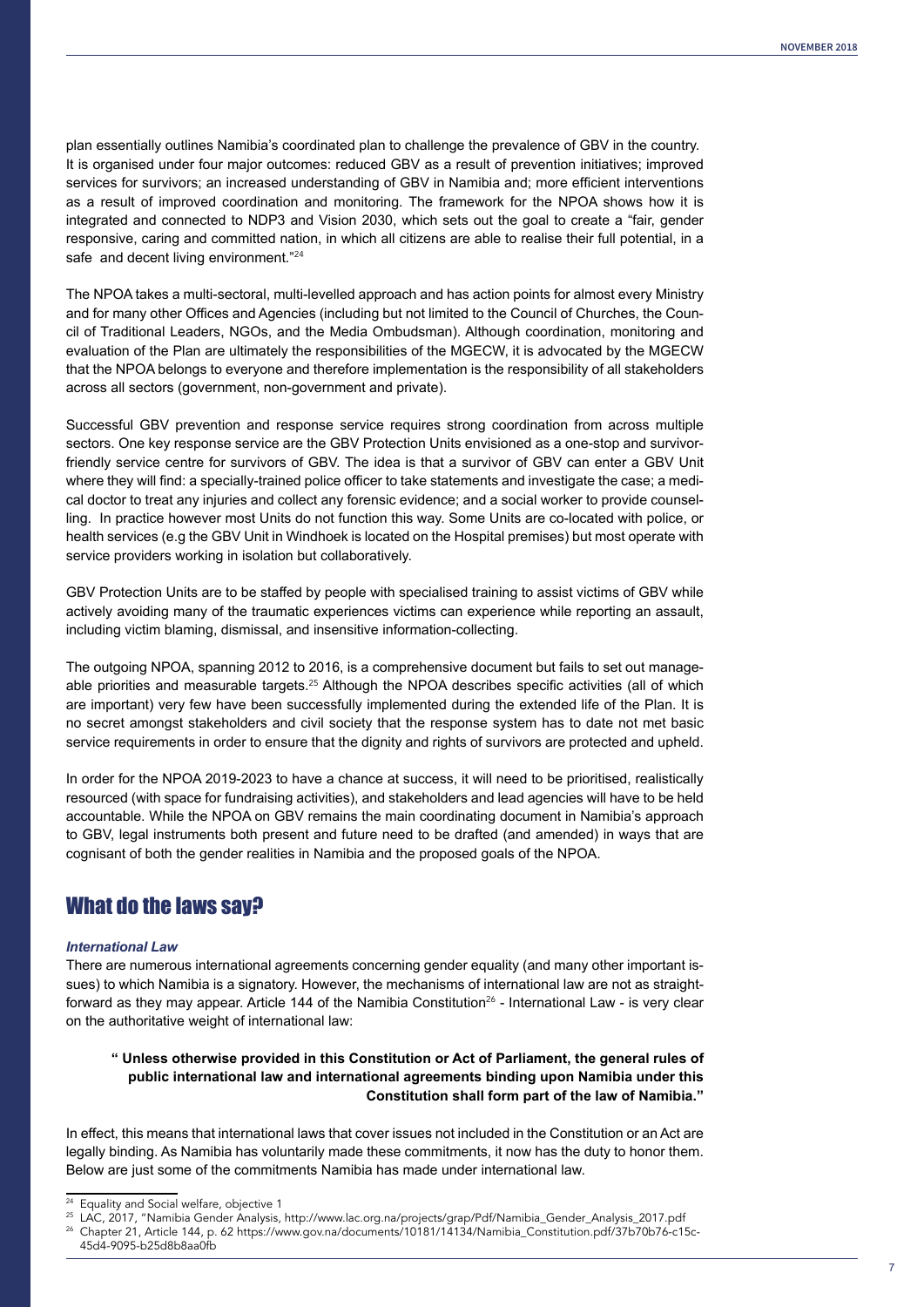*i. UN Convention on the Elimination of All Forms of Discrimination Against Women (CEDAW)* The Convention on the Elimination of All Forms of Discrimination against Women (CEDAW) was ratified by the UN in 1979 and became an international treaty in 1981 after 20 countries ratified it.<sup>27</sup> In 1992, Namibia ratified CEDAW without any reservations<sup>28</sup>, meaning that it agreed to all the terms of the agreement in full. Article 2 of the convention "condemn[s] discrimination against women in all its forms" and requires State Parties to actively work to end discrimination against women, and "to take all appropriate measures, including legislation, to modify or abolish existing laws, regulations, customs and practices which constitute discrimination against women." CEDAW's requirements also acknowledge the role of gender norms and prejudices in creating a culture where gender discrimination (including GBV) is prevalent. The convention requires signatories to commit to "achieving the elimination of prejudices and customary and all other practices which are based on the idea of inferiority or the superiority of either of the sexes or on stereotyped roles for men and women".

#### *ii. The UN Declaration on the Elimination of Violence against Women*

This declaration builds on the more general commitment to human rights covered in the Universal Declaration of Human Rights<sup>29</sup>, which outlines every person's right to equal protection against violence, and affirms that violence against women constitutes a violation of the rights and fundamental freedoms of women.<sup>30</sup>

#### *iii. The UN Convention on the Rights of the Child*

This convention requires States Parties to protect children from all forms of violence, maltreatment or exploitation, including sexual abuse.<sup>31</sup>

#### *iv. The SADC Protocol on Gender and Development*

The SADC Protocol on Gender and Development requires member states to enact and enforce legislation prohibiting all forms of GBV, to ensure that perpetrators are brought to justice and to implement educational policies and programmes addressing GBV.32 The protocol defines GBV as "all acts perpetrated against women, men, boys and girls on the basis of their sex which causes or could cause them physical, sexual, psychological, emotional or economic harm, including the threat to take such acts, or to undertake the imposition of arbitrary restrictions on or deprivation of fundamental freedoms in private or public life in peace time and during situations of armed or other forms of conflict".

While there are numerous international legal instruments that Namibia is signatory to, their enforceability is questionable because United Nations, while mandated to sanction the international community, rarely does so in cases of gender discrimination. There are, however, legal requirements that Namibia itself has committed to upholding. Parliament (i.e. the National Assembly and the National Council) is responsible for drafting laws that will benefit the people of the country. The following are some of the laws that explicitly refer to gender discrimination in Namibia.

### Namibian Laws

#### *Namibian Constitution*

The Namibian Constitution is the fundamental law of the country, and everyone in Namibia must comply with its provisions, including those which prohibit discrimination based on gender. Article 10, "Equality and Freedom from Discrimination", states: "No persons may be discriminated against on the grounds of sex." Article 14 further states that men and women are entitled to equal rights in marriage.

#### *The Married Persons Equality Act of 1996*<sup>33</sup>

The Married Persons Equality Act of 1996 abolished the former common law rule that a husband has marital power over his wife's person and property. The passing of the act means that a husband's legal

- 27 UN Human Rights, "Convention on the Elimination of All Forms of Discrimination Against Women", https://www.ohchr. org/EN/ProfessionalInterest/Pages/CEDAW.aspx
- 28 Legal Assistance Centre, "Namibia and CEDAW", 1998, http://www.lac.org.na/projects/grap/Pdf/cedaw.pdf
- 29 United Nations, "Universal Declaration of Human Rights", https://www.ohchr.org/EN/UDHR/Documents/UDHR\_Transla-
- tions/eng.pdf<br><sup>30</sup> United Nations, "UN Declaration on the Elimination of Violence against Women", 1993, http://www.un.org/documents/<br>qa/res/48/a48r104.htm
- Sonvention on the Rights of the Child, CRC/C/OPAC/BEL/Q/1/Add.1, 3 April 2006
- <sup>32</sup> Southern African Development Community, "SADC Protocol on Gender and Development", 2008, Part Six, Articles 20-25.
- 33 Married Persons Equality Act, 1996, http://www.lac.org.na/laws/pdf/marriedp.pdf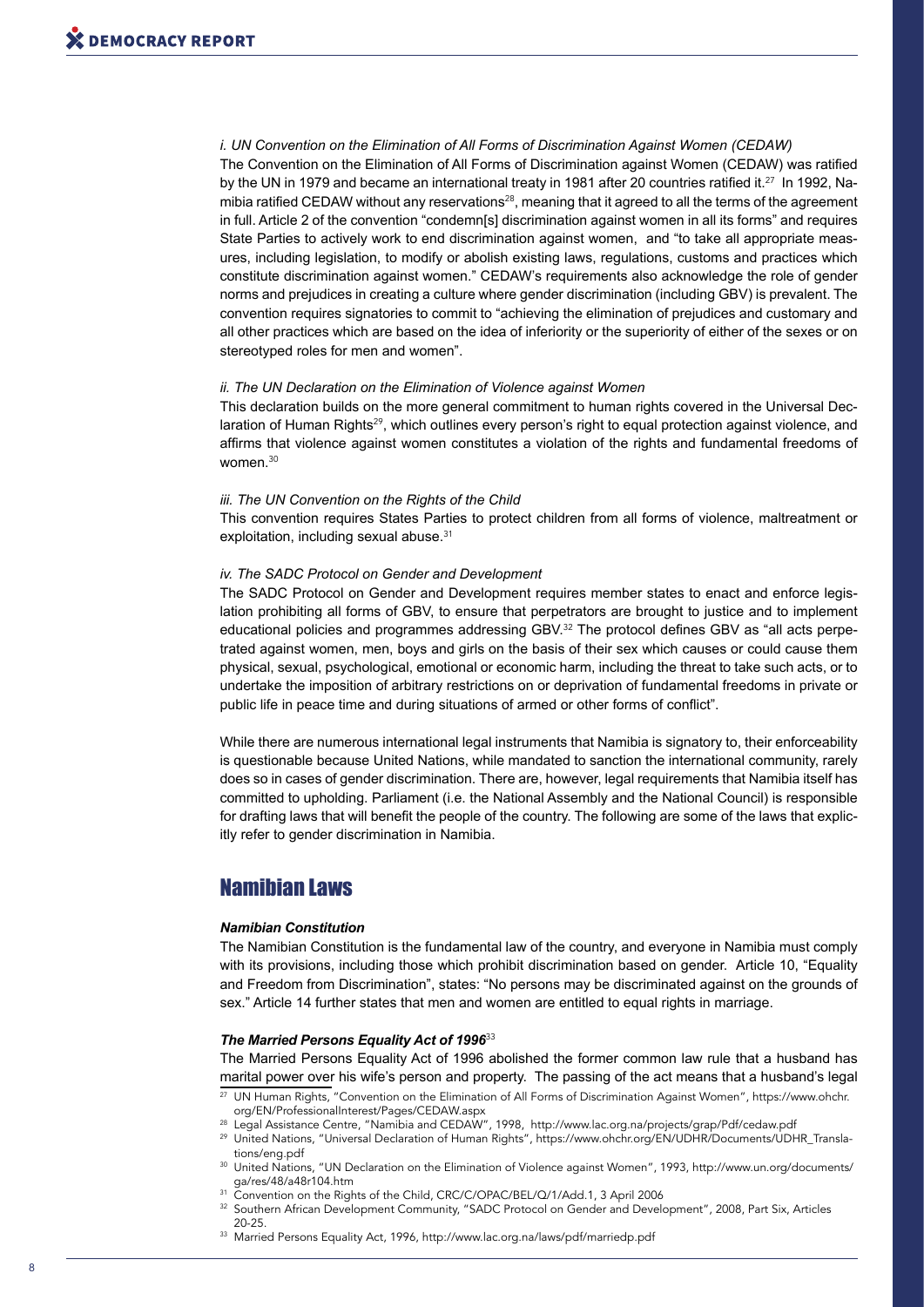position is no longer automatically the "head of the family".

#### *The Combating of Rape Act of 2000*<sup>34</sup>

The Combating of Rape Act of 2000 defines rape, outlines the procedures in a rape case, and details the responsibilities of prosecutors and police officers in rape cases. It defines rape as "an intentional act in which the perpetrator commits a sexual act under coercive circumstances", which could include verbal threats. The act also touches on the issue of consent, as makes clear that an intentional sexual act with "a person who intoxicated, asleep, or otherwise unable to communicate constitutes rape".

Some particularly positive aspects of the act are that it makes provision for rape within marriages and established relationships, and also states that a person can bring a rape charge to court at any time regardless of how much time has elapsed. In this way, the act takes into account not only (incorrect) stereotypes about how and where rape can occur, but also the social barriers that can prevent victims from reporting their experiences for years. The wellbeing of the victim is further protected by provisions that aim to minimise the potential negative impact of the trial, and consider the risk to the victim if the accused were released on bail.

#### *The Maintenance Act of 2003*<sup>35</sup>

The Maintenance Act of 2003 replaces the Maintenance Act of 1963, and in many ways reflects the evolution of the Namibian gender landscape. The act regulates circumstances under which one person is responsible for maintaining another. It could apply between spouses, between a parent and a child, or (less frequently) between a child and a parent.

While the Maintenance Act is technically gender neutral, the reality in Namibia is that the majority of maintenance cases involve mothers claiming maintenance for their children, from the children's father.<sup>36</sup> As such, it is important that the act take into account some of the gender dynamics at play in a parental relationship. For example, the act outlines the punishments for intimidation of a person seeking maintenance, which gives women extra protection from domestic abuse and other forms of violence when they make maintenance claims.

#### *The Combating of Domestic Violence Act of 2003*<sup>37</sup>

The Combating of Domestic Violence Act of 2003 defines domestic violence within a domestic relationship to include: physical abuse, sexual abuse, economic abuse, intimidation, harassment, entering a residence without consent, emotional abuse, verbal abuse, psychological abuse, and threats to do any of the above. According to the act, any person in a domestic relationship can apply for a protection order, and it will be granted providing that the court decides there is sufficient evidence that domestic violence is being committed.

The act defines a domestic relationship as - a relationship in which two people are married, living together in a marital nature though not married (and are of the opposite sex), share a child, or are in an actual or perceived intimate or romantic relationship. A couple is also still considered a "domestic relationship" for one year after the relationship ends. While this encompasses many different realities in Namibia, and allows those experiencing violence despite the official end of a relationship to access the necessary resources, it is notable that people in same sex couples do not fall under the umbrella of a domestic partnership, leaving them vulnerable to domestic violence.

#### *Child Care and Protection Act 2015*<sup>38</sup>

The Child Care and Protection Act of 2015 replaced the very outdated Children's Act 33 of 1960. Research around child safety conducted by Unicef in 2016 has shown that, in Namibia, 31.5% of girls between 15 and 19 have experienced some form of violence since the age of 15. When it comes to sexual abuse, 20% of learners reported experiencing forced sexual intercourse, and one quarter of learners between 10 and 14 reported experiencing at least one form of sexual violence.<sup>39</sup>

In the face of these and other statistics, the act was updated to support many of the existing international conventions around the rights of children, and outlines the protection all children in Namibia are entitled

<sup>34</sup> https://laws.parliament.na/cms\_documents/combating-of-domestic-violence-ff1d58b364.pdf

<sup>&</sup>lt;sup>35</sup> Maintenance Act 2003, http://www.lac.org.na/laws/pdf/maintenance.pdf<br><sup>36</sup> Legal Assistance Centre, "Summary of the Maintenance Act", 2005, http://www.lac.org.na/projects/grap/Pdf/summaint.pdf<br><sup>37</sup> https://hyve.parliam

https://laws.parliament.na/cms\_documents/combating-of-domestic-violence-ff1d58b364.pdf<br>38 Childcare and Protection Act, 2015, https://laws.parliament.na/cms\_documents/child-care-and-protection-17faa02c2c.pdf

<sup>39</sup> https://www.unicef.org/namibia/na.COP\_Legal\_Brief\_2016\_web.pdf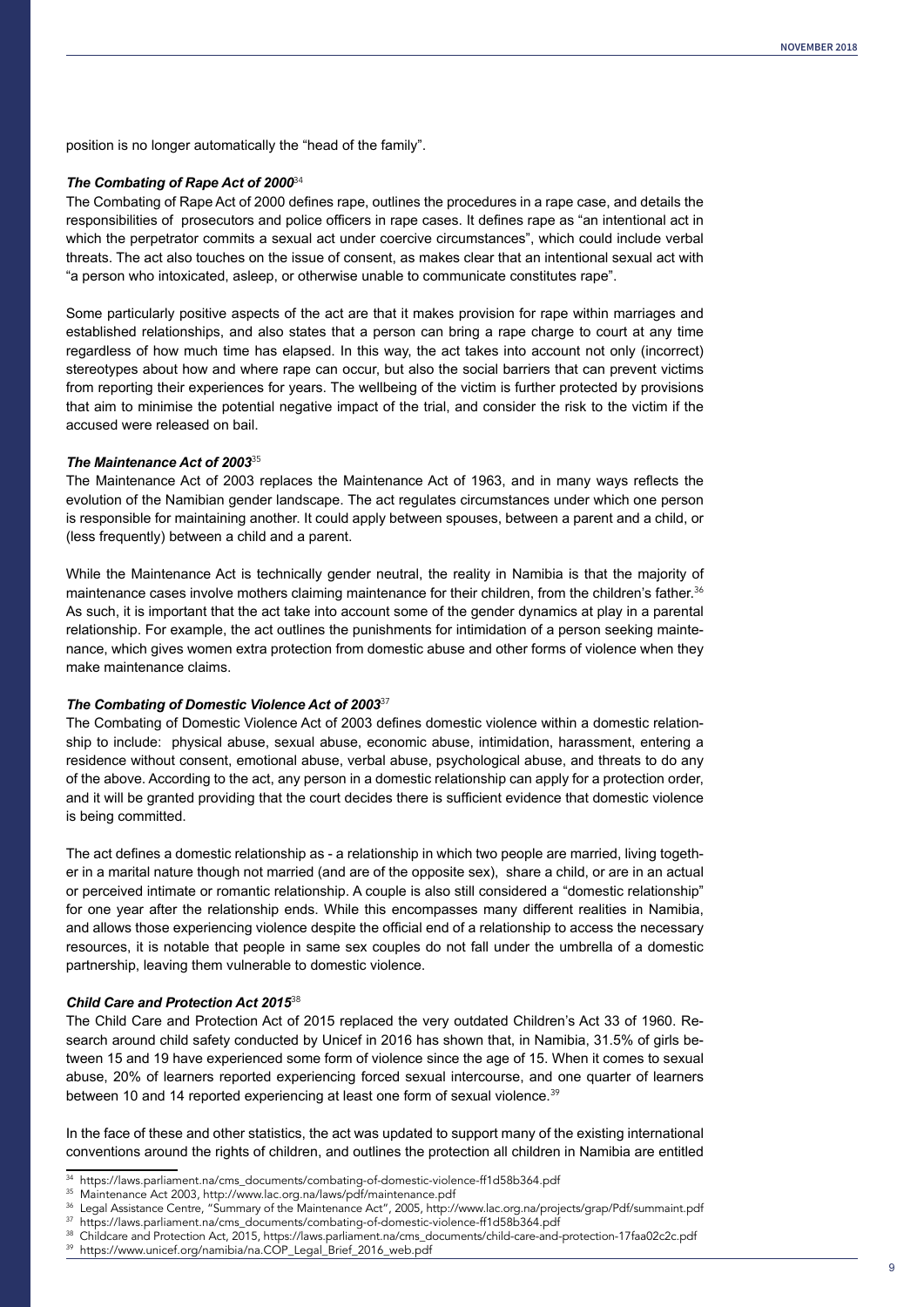to from violence, exploitation, abuse and trafficking. The act therefore includes protections for children against corporal punishment, sexual violence and child labour. While the new act succeeds at replacing a colonial law that was previously imposed on Namibia, there are notable gaps and weaknesses that are cause for concern.

Given the pervasiveness of the internet and online communication, and the ways in in which children have greater online access than ever before, the issue of child safety in online spaces in one that needs urgent attention. In the same Unicef research briefing, "68% of respondents reported having seen sexual content they did not wish to see, while 31% had been sent sexually explicit images of people they didn't know, and 29% had seen sexual content including children."<sup>40</sup>

As part of the state's commitment to child safety, therefore, it is crucial that future legislation takes a proactive stance to the potential for sexual exploitation in online spaces.

# The National Gender Policy 2010 - 2020

In the Namibian context, the National Gender Policy (NGP) 2010-2020 refers to GBV as "all forms of violence that happen to women, girls, men and boys because of the unequal power relations between them." It further notes that "[c]auses of gender-based violence include customs, traditions and beliefs, illiteracy and limited education, unequal power relations, and the low status of women".<sup>41</sup>

The NGP also identifies rape and domestic violence as the two most common forms of GBV in Namibia, and sustains the international acknowledgement of women's disproportionate experience of violence.

# What needs to change first?

The economic climate in Namibia is not one that is flexible to new expenditures, as a combination of low economic growth and low expected revenue puts pressure on the state to address the nation's demands with limited resources.<sup>42</sup> As a result, the most efficient response is more likely to involve revising existing policies and resource distribution, rather than attempting to implement completely new responses.

Outlined below are some suggested changes that, if implemented, could have a significant positive impact on Namibia's GBV response. While this is list is in no way exhaustive, these suggestions are understood to be some of the most urgent priorities.

#### *Improve the Protection Order System*

- Shortening the servicing time of protection orders and related documents would ensure that victims are able to rely on official and lawful protection sooner, which is crucial especially in situations where danger is immediate. Suggested servicing times are within 48 hours for interim orders, and within 30 days for the conversion of interim orders into final protection orders.
- Ensuring proactive police protection after the protection order is issued, and the effective follow up of complainant's safety if the final order is not pursued are necessary to ensure that protection orders are effective, and are considered a real resource by victims.

#### *Amend the Maintenance Act*

● Strengthening timely compliance with maintenance orders would help to reduce financial dependency on dangerous and unhealthy relationships.

#### *Institute Compulsory Counselling*

● Both the Combating Rape and Combating Domestic Violence Acts could be amended to institute compulsory counselling for those served with protection orders and subjects (perpetrators) of GBV cases (including those that have been withdrawn). Doing so would constitute a commitment to engaging with perpetrators, and take a step towards better understanding the societal norms that contribute to GBV.

 $40$  Ibid

<sup>41</sup> Ministry of Gender Equality and Child Welfare, National Gender Policy (2010-2020), page 29.

<sup>42</sup> Brown and Emvula, 2018, "The National Budget 2018-19: Walking the Fiscal Tightrope", http://ippr.org.na/wp-content/ uploads/2018/04/23\_Budget\_WEB.pdf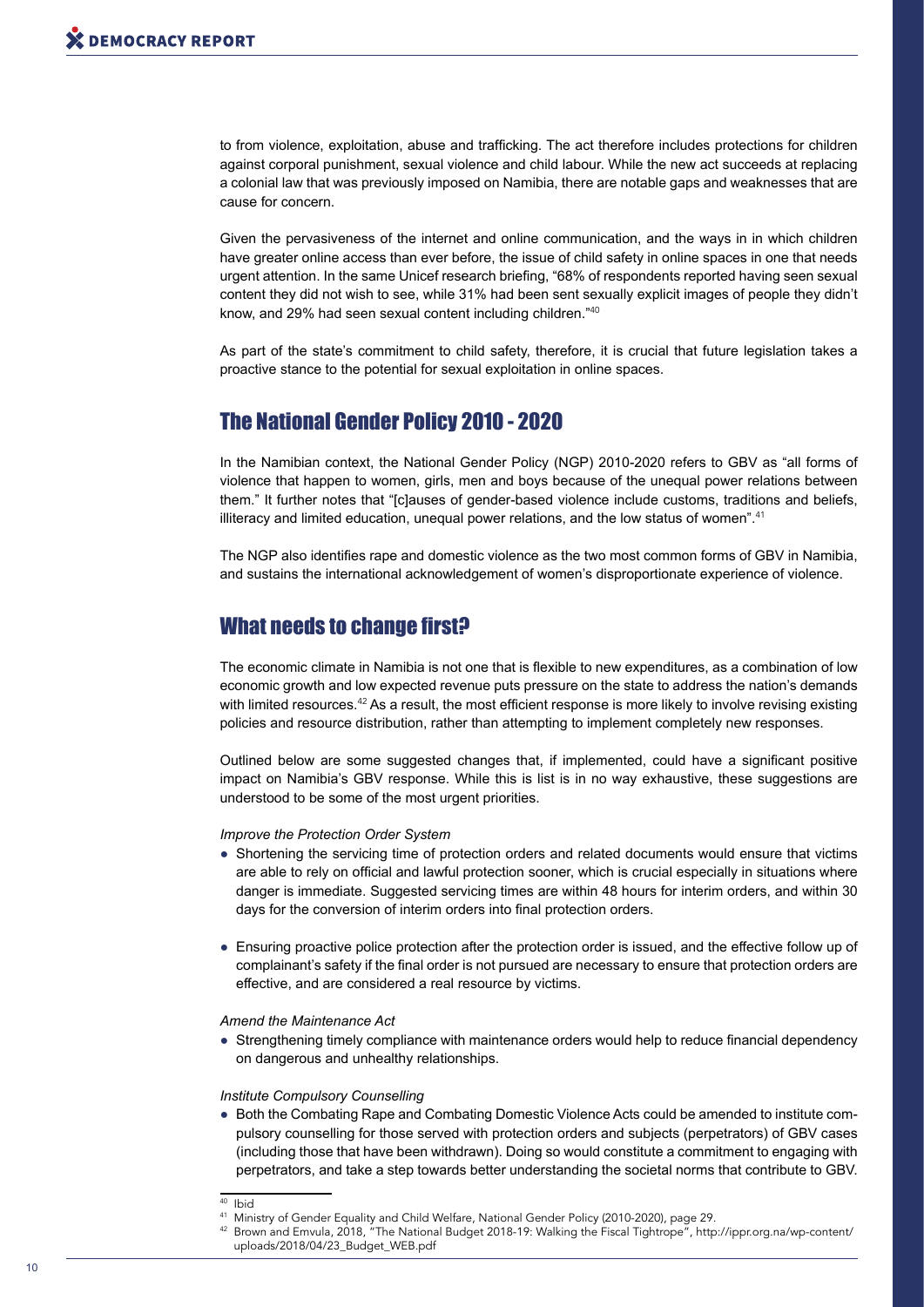#### *Amend the Divorce Act*

● Amending the Divorce Act to ease the conditions for divorce would reduce the number of people trapped in dangerous marriages.<sup>43</sup> Currently, divorce law in the country requires the spouse requesting the divorce to prove wrongdoing on the part of their partner. Putting the burden of proof on the person requesting the divorce, as well as the complexity and financial cost of current divorce proceedings, makes this legal solution inaccessible to many people, including those in abusive marriages. A draft bill by the Law Reform and Development Commission (LRDC) in 2004 suggests detailed amendments to make divorce law more accessible and effective<sup>44</sup>, but has yet to move forward.

#### *Improve legislation on online safety*

• The Electronic Transactions and Cybercrime Bill<sup>45</sup> (which has not moved in two years) would be the optimal piece of legislation to deal with the potential for violence and exploitation in online spaces. At present, as outlined above, there is a massive legal gap in terms of protecting children from online sexual abuse and exploitation.

#### *Other improvements to legislation*

- Instituting a law against coercive compensation would help to prevent perpetrators or anyone else from intimidating complainants into withdrawing cases
- Developing a law to prohibit stalking is necessary, as it is not adequately catered for by existing criminal legislation.

### Landmark moments across the years

In the context of the commitments the Namibian government has made, it is necessary to look at some of the landmark moments in the fight against gender inequality.

| 1990       | 1990: Independence and accession to the African Union<br>1992: Namibia ratifies CEDAW<br>1993: Namibia commits to the Universal Declaration of Human Rights<br>1993: The first Women and Child Protective Units (WCPUs, now called GBV Protection<br>Units) are opened<br>1994: Namibia ratifies the International Covenant on Economic, Social and Political<br>Rights and the International Covenant on Civil and Political Rights |
|------------|--------------------------------------------------------------------------------------------------------------------------------------------------------------------------------------------------------------------------------------------------------------------------------------------------------------------------------------------------------------------------------------------------------------------------------------|
| 1995       | 1996: Married Persons Equality Act of 1996<br>1997: First National Gender Policy                                                                                                                                                                                                                                                                                                                                                     |
| 2000       | 2000: Establishment of Ministry of Gender Equality and Child Welfare<br>2000: Combating of Rape Act of 2000<br>2003: Combating of Domestic Violence Act of 2003<br>2003: Maintenance Act of 2003                                                                                                                                                                                                                                     |
| 2005       |                                                                                                                                                                                                                                                                                                                                                                                                                                      |
| 2010       | 2010: National Gender Policy (2010 - 2020)<br>2012: National Plan of Action on GBV (2012 - 2016)<br>2014: Cabinet approves National Coordination Mechanism for the implementation of<br>National Gender Policy 2010 - 2020                                                                                                                                                                                                           |
| 2015       | 2015: Child Care and Protection Bill amended and passed (but not yet enforced)                                                                                                                                                                                                                                                                                                                                                       |
| chive-read | 43 The Namibian, "Trapped in Marriage?" (opinion piece), https://www.namibian.com.na/index.php?id=116287&page=ar-                                                                                                                                                                                                                                                                                                                    |

- 44 Law Reform and Development Commission, "Report on Divorce", 2004, https://namiblii.org/system/files/other/re-
- port-divorce/lrdc-13-report-divorce.compressed.pdf<br>Electronic and Cybercrime Bill, 2016, http://www.mict.gov.na/documents/32978/0/Latest+Copy+of+the+ETC+-Bill+%281%29.pdf/0a64ae18-b008-4bab-b86a-ed6adc244d25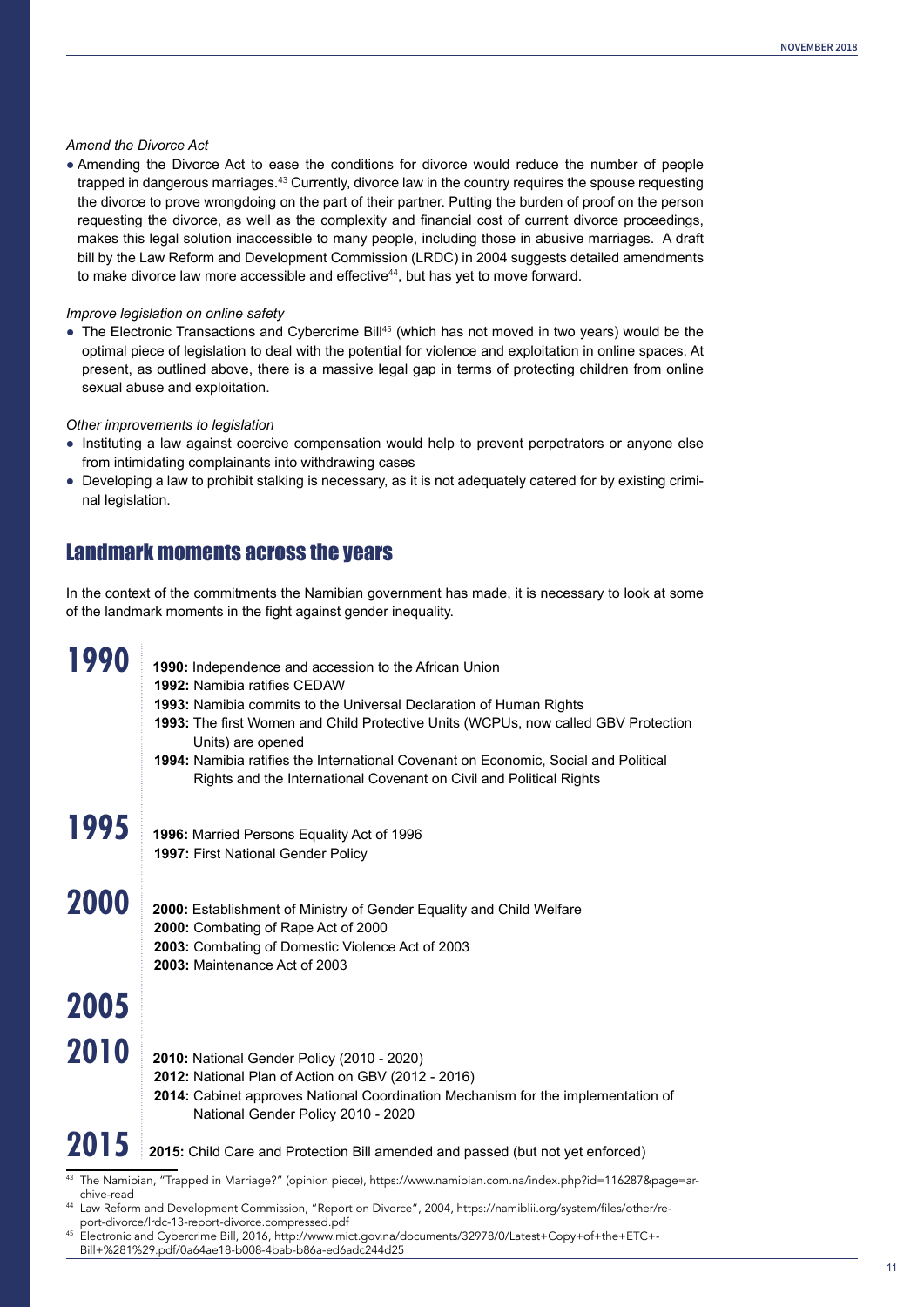The timeline above allows us to visualise the focus on gender equality in Namibia. The first decade and a half of independence was marked by a flurry of ratifications and laws that address gender. These were made even more meaningful as they overruled many of the apartheid laws which specifically marginalised women, and black women in particular.

### GBV: policies vs the implementation landscape

It is clear that, while amendments are needed, Namibia's legal framework and commitments gives the government a strong foundation to combat violence against women in general, and GBV in particular. However, the effectiveness of these laws can be weakened by uneven implementation. In Namibia, the executive branch of government is responsible for implementing laws that are passed by the legislative branch. This means that individual ministries bring laws into effect. The Ministry of Gender Equality and Child Welfare (MGECW) is the lead agency when it comes to gender and GBV issues, but other ministries have key and clear responsibilities. The Ministry of Health and Social Services (MoHSS), for example, provides social workers to GBV Units. The Ministry of Safety and Security (MSS) is responsible for policing in the country. This includes providing protection orders in cases of domestic violence, and running GBV units.

What is important to note is that MGECW is not the only ministry with key responsibilities when it comes to implementing the policies designed to combat gender inequality. In the past, the expectation seems to have been that 'the gender ministry will deal with gender inequality'. However, the reality is that gender inequality is multi-faceted and manifests in every sphere of social life. As a result, a collective effort is needed to address it. In much the same way that feminism is no longer seen as a women's movement, gender equality is something that is being reimagined as a society-wide priority that must be universally and actively taken up.

Besides unclear mandates and an overwhelming reliance on MGECW, there are other blockages or bottlenecks in the various systems set up to tackle gender inequality. Many of these have been identified multiple times over many years by different stakeholders. The NPOA 2012-2016, for example, is not the first collaboratively produced national document that has a) outlined urgently needed interventions in GBV prevention and response policies, and b) has not resulted in meaningful change. The 2007 and 2014 national conferences on gender-based violence (hosted by the Office of the Prime Minister) were large-scale events that generated very specific proposals to improve prevention and response mechanisms.

One recommendation was that the Ministry of Information, Communication and Technology (MICT) facilitate the establishment of a National GBV Helpline. This action, in cooperation with other government agencies (e.g. MGECW, MoHSS and NAMPOL) would supplement the work of LifeLine/ChildLine, on organisation that currently runs a GBV hotline without any support from government. Another intervention was the establishment of special GBV family courts staffed with specialised prosecutors.<sup>46</sup> Similarly, in 2014 Cabinet issued a list of 13 key recommendations. Publications that advocate an improved approach to GBV abound in Namibia.

When it comes to implementation, however, there seems to be a significant disconnect. For the purposes of this paper, some of the bottlenecks in most urgent need of attention are outlined below.

#### *A lack of data*

Reliable and up-to-date data is a key starting point for both the development of new strategies, and the assessment of existing practices in GBV prevention and response policies. Despite this, there is no national GBV database. This, as noted in many key documents and on many platforms, is a pressing concern.<sup>47</sup>

Basic data from GBV cases - that is disaggregated by age, type of offence and relationship between perpetrator and victim - is needed. This information should be collected by the first responders - police at all stations and at the GBV Protection Units, but also by health workers at all health facilities - and fed into a national database where it can be analysed and disseminated. The lack of a coordinated data collection system means that data is collected haphazardly, and is not always comparable due to different collection methods.

<sup>46</sup> In this case, the Ministry of Justice has made some progress: there has been significant training around survivor support and court preparation for children. However, implementation of this training has been slow.

<sup>&</sup>lt;sup>47</sup> See Concluding Observations on the 4th and 5th country report made by the UN Committee that monitors the CEDAW; Gender Analysis 2017; the Committee which monitors the Convention on the Rights of the Child; Recommendations of the National GBV Conference 2014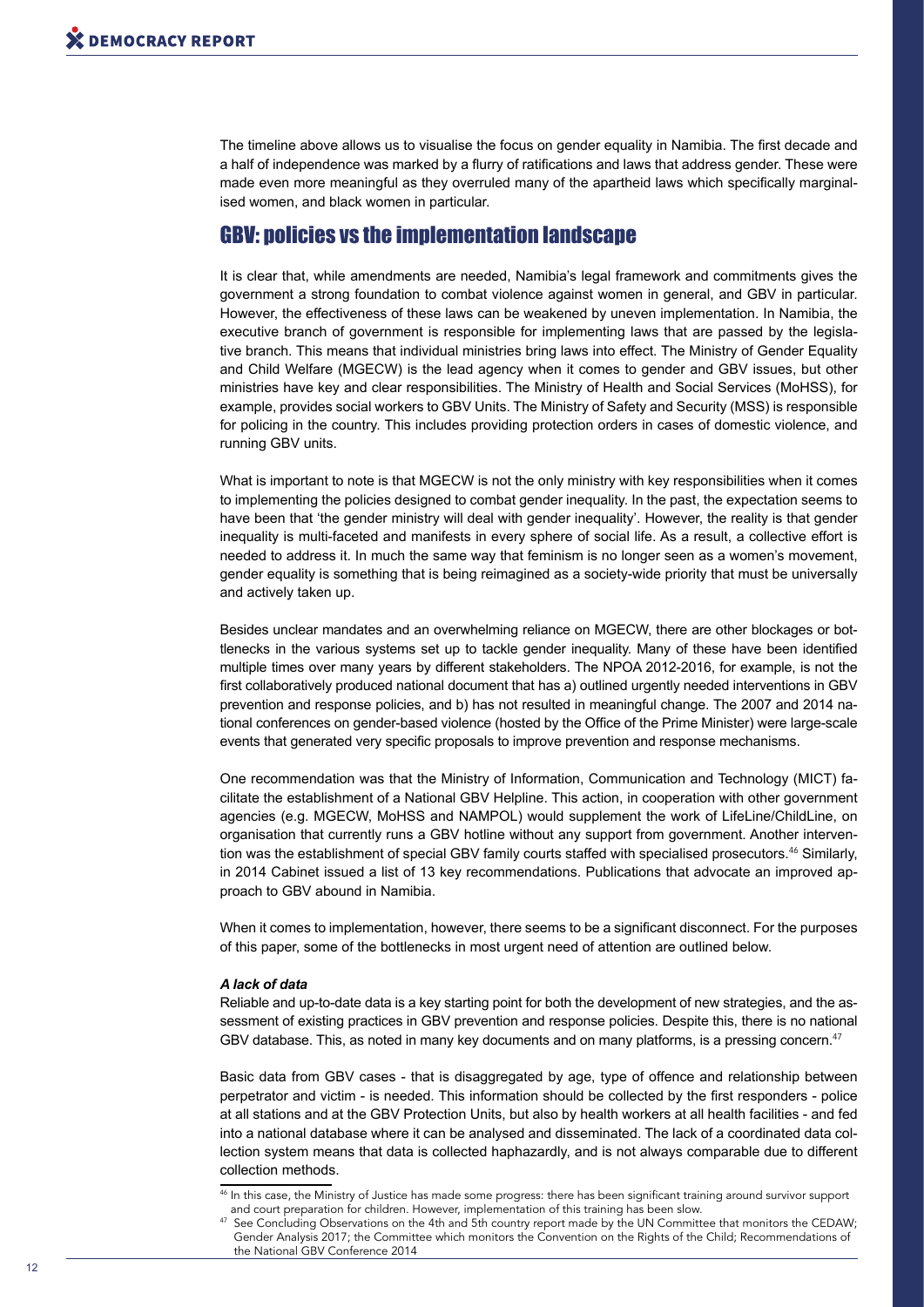As such, it has been recommended that data collecting systems that collect the most basic data be set up at all key service points that do not already collect information, and then be fed into a national database. This database would allow GBV interventions to be effectively planned and assessed. However, managing such a database would be a significant undertaking. As such, careful consideration about the capabilities of various state institutions is needed before the government issues an official mandate.

#### *Financing*

While planning and implementing GBV interventions has been is likely to be a costly undertaking, the argument has been made that the human and economic cost of GBV is "too high to ignore".<sup>48</sup> Despite this argument, the only mentions of GBV in the official budgets of the executive branch remain limited, besides MGECW. Ministries that mentioned GBV in Medium Term Expenditure Framework (MTEF)<sup>49</sup> only included Ministry of Education, Arts and Culture (doing educational programs creating safer school environments), Ministry of Health and Social Services (planning activities under family welfare programme) and the Office of the Judiciary (commitment to improve services to vulnerable witnesses through provision of witness friendly courts).

Despite being included in the NPOA 2012 - 2016, there is still a need for a specific and detailed allocation in the national budget for GBV Protection Units, with a note that designates MoSS and the Ministry of Finance (MoF) as lead agencies.

#### *No strong leadership carrying the GBV agenda forward*

As implied by the bottlenecks outlined above, Namibia has a long way to go in terms of achieving meaningful change. As mentioned, a robust system that ensures that perpetrators are held responsible is an important first step. But the question of leadership is one that comes up time and time again.

MGECW chairs the GBV and Human Rights Cluster, (which is part of the coordination mechanism of the National Gender Policy 2010 – 2020), and is mandated to implement the NPOA. Its role is to coordinate, monitor and evaluate the implementation process, however in practice MGECW has little ability to truly hold other ministries, agencies and offices accountable in ways that will ensure action.

# GBV and gender-awareness in Namibia: who leads the charge?

The level of public awareness around gender inequality at large cannot be underestimated as a factor in its pervasiveness. Public awareness goes hand in hand with the public's perception of the gender landscape, which in itself reinforces public awareness. Actions, in turn, are partly influenced by perception. Publicising new approaches to GBV and gender equality is therefore a necessary step on the road to meaningful change. The question therefore becomes, where are efforts to raise awareness most effective, and who is responsible for leading the charge in those spaces?

It would be incorrect to assume that the main impact of perceptions can be found on a societal or structural level. While it is obviously important to understand the structures that maintain gender inequality, interactions on a micro level are as important to consider. Wherever people interact, gender dynamics are in play. And depending on the space those people occupy, those gender dynamics can have a significant impact on society at large. There are many voices speaking out against GBV, including those of survivors, activists, government institutions, educational spaces and the media. This paper examines the potential impact of some of these avenues.

#### *Government: far from gender-neutral*

One example of a space that can have a significant impact on the public's perception is the government. In Namibia, this term can be understood to cover the executive, the legislature and the judiciary. The people who constitute these state institutions are not immune to societal norms and values, and in many cases play a role in their promotion.

Considering that Namibia ascribes to various international and national legal instruments related to women's rights and preventing gender based violence, it would be reasonable to assume that the government structures responsible for prioritising and implementing these instruments share a similar sense of gender sensi-

<sup>48</sup> KPMG Human and Social Services, 2017,p.2 https://assets.kpmg.com/content/dam/kpmg/za/pdf/2017/01/za-Too-costly-to-ignore.pdf<br>Shejavali, N., & Weyland, M. (2018, March). Women in the Budget: An exploration into Namibia's gender budgeting

processes. Democracy Report, Special Briefing Paper 21. Windhoek: IPPR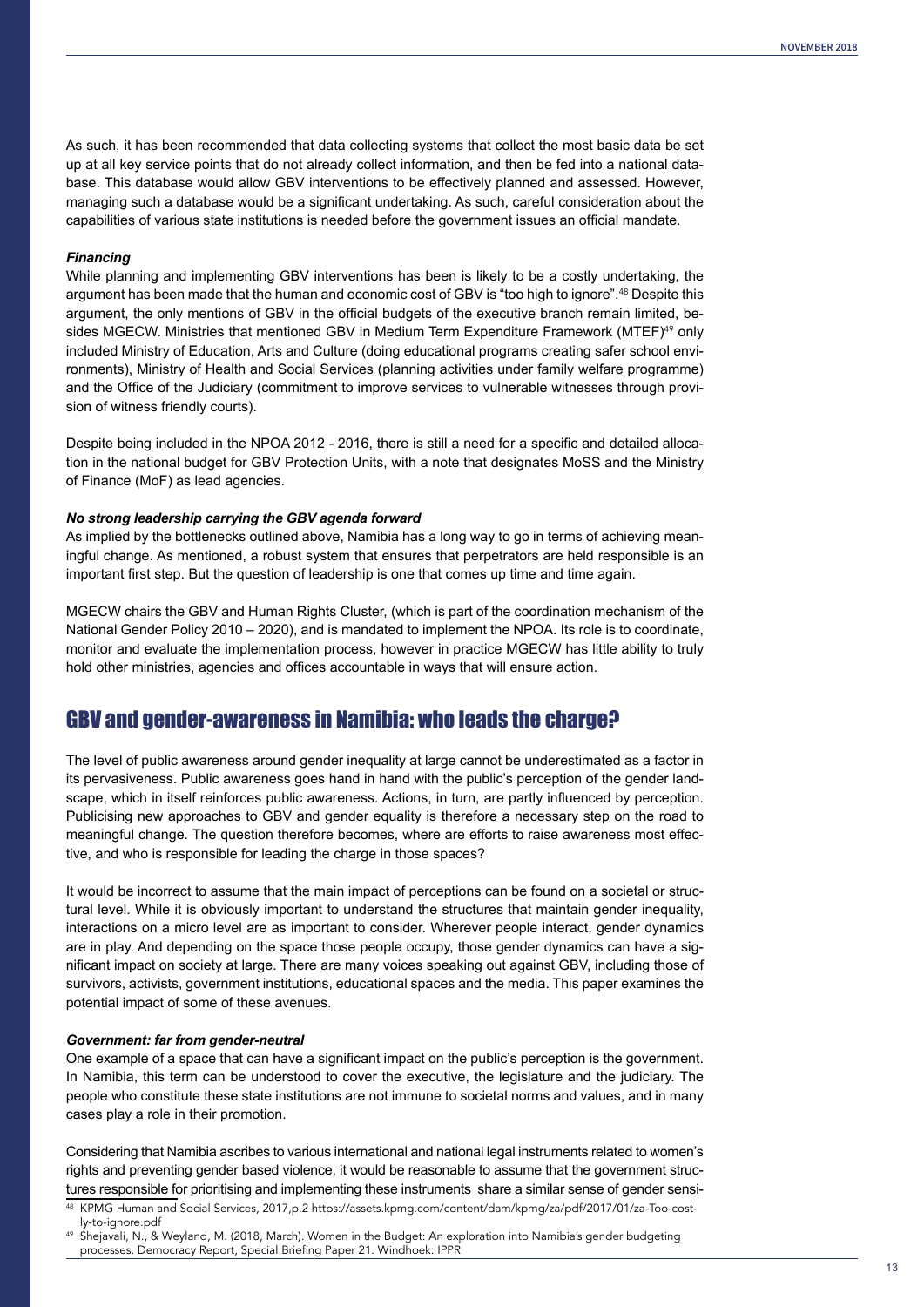tivity, and apply the principles in those instruments to their internal workings. However, this is not always the case, and could explain some of the disconnect between gender policies and their implementation.

The public sphere is an important expression of the gender realities of the country. While gender-based violence may not be a public occurence in government, it is undeniable that there is a sense of gender discrimination in government spaces. One obvious example is the lack of participation by women MPs in Parliament, despite the recent significant improvement in terms of representation.<sup>50</sup> Even when women are in positions of power, as in this case, it is not guaranteed that they will have access to similar levels of participation.

While internal party politics certainly influence the level of participation from women MPs, this lack of engagement implicitly reinforces certain societal norms about gender roles and norms. Women in positions of power, while ostensibly able to access new spaces, are not in and of themselves transformative. However, the expectation on women in power to lead the charge on gender equality stands in direct opposition to a crucial reality about challenging gender discrimination: it must be a priority for every member of society. While the impetus for change should ideally come from all with political power, the reality is that the burden of championing gender equality is more often than not deemed a 'woman's job'. There is currently a lack of recent data that sheds light on the gender dynamics within government institutions. However, it cannot be inferred that gender inequality is not a concern. In 2016, the Inter-parliamentary Union (IPU) issued a brief titled "Sexism, harassment and violence against women parliamentarians"<sup>51</sup> which examined the experiences of women parliamentarians from governments around the world to identify some of the most common forms of gender discrimination they experienced.

#### **Sexism, harassment and violence against women parliamentarians**

The IPU study was based on the experiences of 55 women parliamentarians from 39 countries spread over five regions of the world: 18 in Africa, 15 in Europe, 10 in Asia-Pacific, 8 in the Americas and 4 in Arab countries. They represented all age groups and most belong to a political party: 58 per cent from ruling parties and 42 per cent from opposition parties.

The brief investigates some of the effects of increased gender parity in parliaments, especially in cases where the increased presence of women is seen as a negative disruption to the status quo. In such cases, women in parliament are met by a variety of responses, ranging from having their legitimacy undermined to blatant sexism. In the context of a 'traditional' (i.e. male-dominated) parliament, these responses are often framed as a normal part of parliament culture, and ultimately serve to discourage women from actively participating in politics.

The results of the study paint a bleak picture: 80% of respondents reported experiencing some form of psychological violence, including sexual or sexist comments, sexist and sexualised representations inside and outside of parliament, and threats of physical and sexual violence. These experiences are direct violations of international human rights, including the right to freely and safely participate in political processes. The study also revealed a lack of structures and mechanisms to respond to these events in a way that metes out justice for victims and perpetrators alike.

What is clear is that governments are not immune to gender discrimination, and therefore have a responsibility to acknowledge and challenge their inherent gender inequality, not only as people who have the power to transform society, but also (in the case of elected officials) because they are duty-bound to serve all citizens. While this process may be uncomfortable, it should also be public in order to demonstrate an active commitment to gender equality, which in turn gives gender policies more legitimacy; it is hard for constituents to accept and embrace policies on gender equality when the government itself does not demonstrate that commitment.

#### *The media: perception vs action*

Part of examining people's interpretation of gender dynamics requires an examination of how GBV is

<sup>50</sup> Weylandt and Wolf, 2018, Parliamentary Questions in Namibia: Asking, Answering and Accountability", https://ippr.org. na/wp-content/uploads/2018/08/Parliamentary-Questions-FINAL\_WEB.pdf

<sup>51</sup> See https://www.ipu.org/resources/publications/reports/2016-10/sexism-harassment-and-violence-against-women-parliamentarians accessed on 25-08-18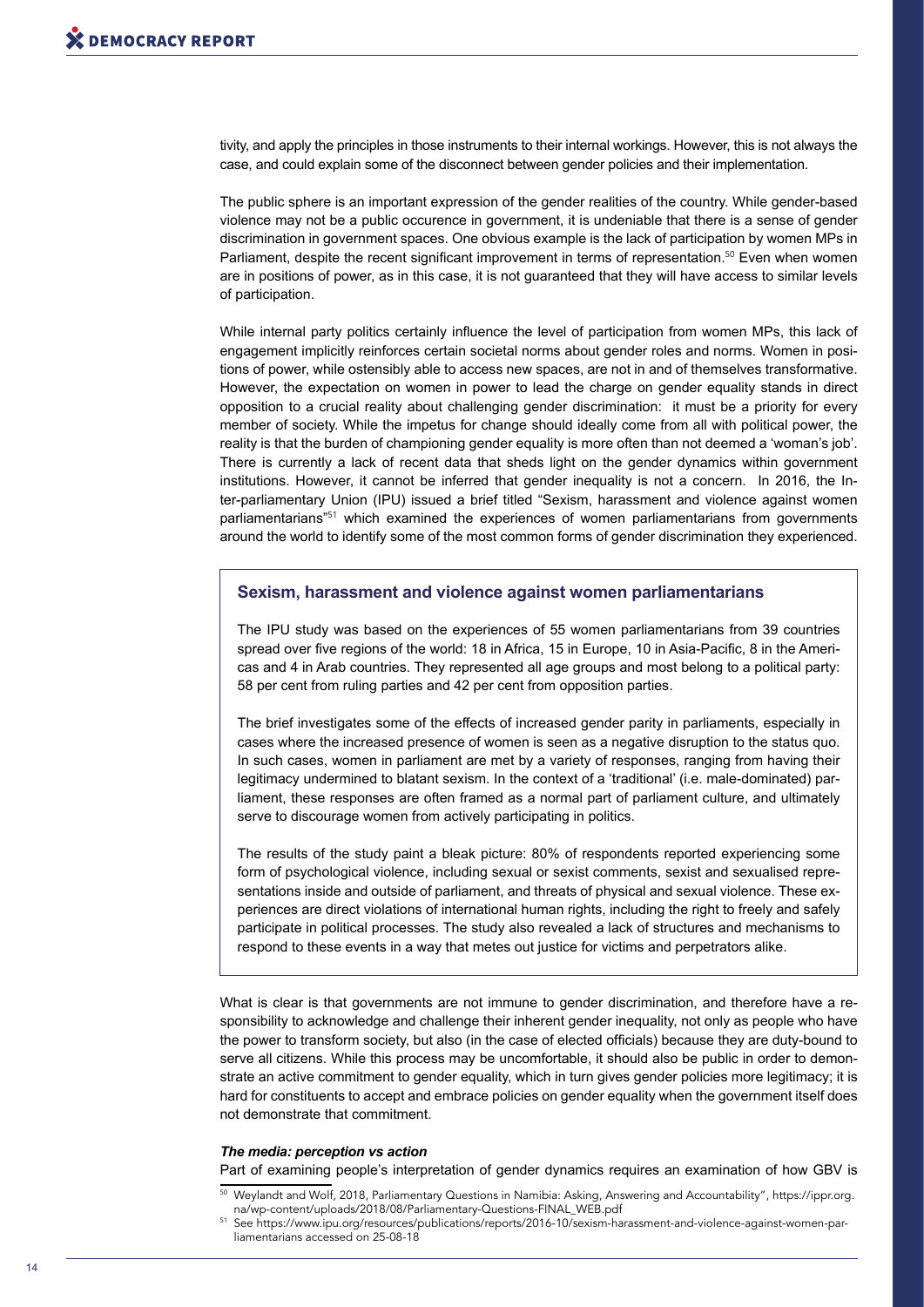represented to the public. The media - newspapers, radio and television - all play a role in shaping how gender and GBV in Namibia are understood.

Intimate partner femicide (IPF) in this country is often referred to as 'passion killing', supposedly to capture the fact that a woman was murdered by her partner in a crime of passion. While this language is presented as normal, it serves to frame IPF as something motivated by volatile emotions on a case-bycase basis. In doing so, this language occludes the societal aspects and toxic masculinity that informs these crimes.

#### **"We need to understand that there is no 'passion' in killing. The only passion is within a person, their power and ego. The other person is just brutally humiliated, disrespected and killed."**<sup>52</sup>

Analysis of GBV media coverage from April 2017 to April 2018 by the Namibia Media Monitoring Agency (NaMedia)<sup>53</sup> reflect thats "abuse and domestic violence appeared at least 26% of the time throughout print and broadcast media in Namibia". Furthermore it showed that GBV received more media coverage compared to issues such as child marriages<sup>54</sup>, poaching and cyber-crime. The analysis concludes that in the period studied, the results indicate that coverage of GBV cases in Namibia has increased with the Namibian newspaper covering 29% of GBV news. The results are, however, complicated by the fact that two newspapers - The Namibian and Namibian Sun - recorded 'passion killings', 'domestic violence' and 'domestic violence' is separate categories.





#### *Source: NaMedia*

The analysis from NaMedia paints a picture of overall news coverage, but does not give insight into the framing of this coverage i.e. what values and norms may have informed reporting. The media, far from being an objective overview of events, should strive to both inform and empower the public. This means (among other things) presenting GBV in the context of an overwhelmingly patriarchal society, respecting the needs of victims, and giving consumers a clear idea of the accountability structures in place.

The Namibian media landscape is guided by a self-regulating Code of Ethics that outlines the ethical principles for both print and broadcast media. The preamble of the code of ethics for Namibian media stresses that "the Code is the cornerstone of the system of self-regulation to which the industry has made a binding commitment. Editors, publishers and broadcasters must ensure that the Code is observed rigorously not only by their staff but also anyone who contributes to their publications or broadcasts."<sup>55</sup>.

Unfortunately, there is no data that examines the relationship between coverage and depictions of gender-based violence and public perceptions about the issue. Similarly, there is no Namibian research that examines the impact of the media on gender norms. As a result, while it can be assumed that higher incidences of GBV see an increase in media coverage, there is no statistical evidence that points to a causal relationship. Further, it is not clear if media reporting has a significant impact on attitudes towards gender norms, or on the public's awareness of the existing policies and resources dedicated to GBV.

52 Confidénte, "Rosa Namises: Human Rights Activist with a Passion", 2012, http://www.confidente.com.na/2012/12/rosa-namises-human-rights-activist-with-a-passion/

Report provided by NaMedia

While child marriage is part of Namibia's national definition of GBV, this study excluded it from their definition.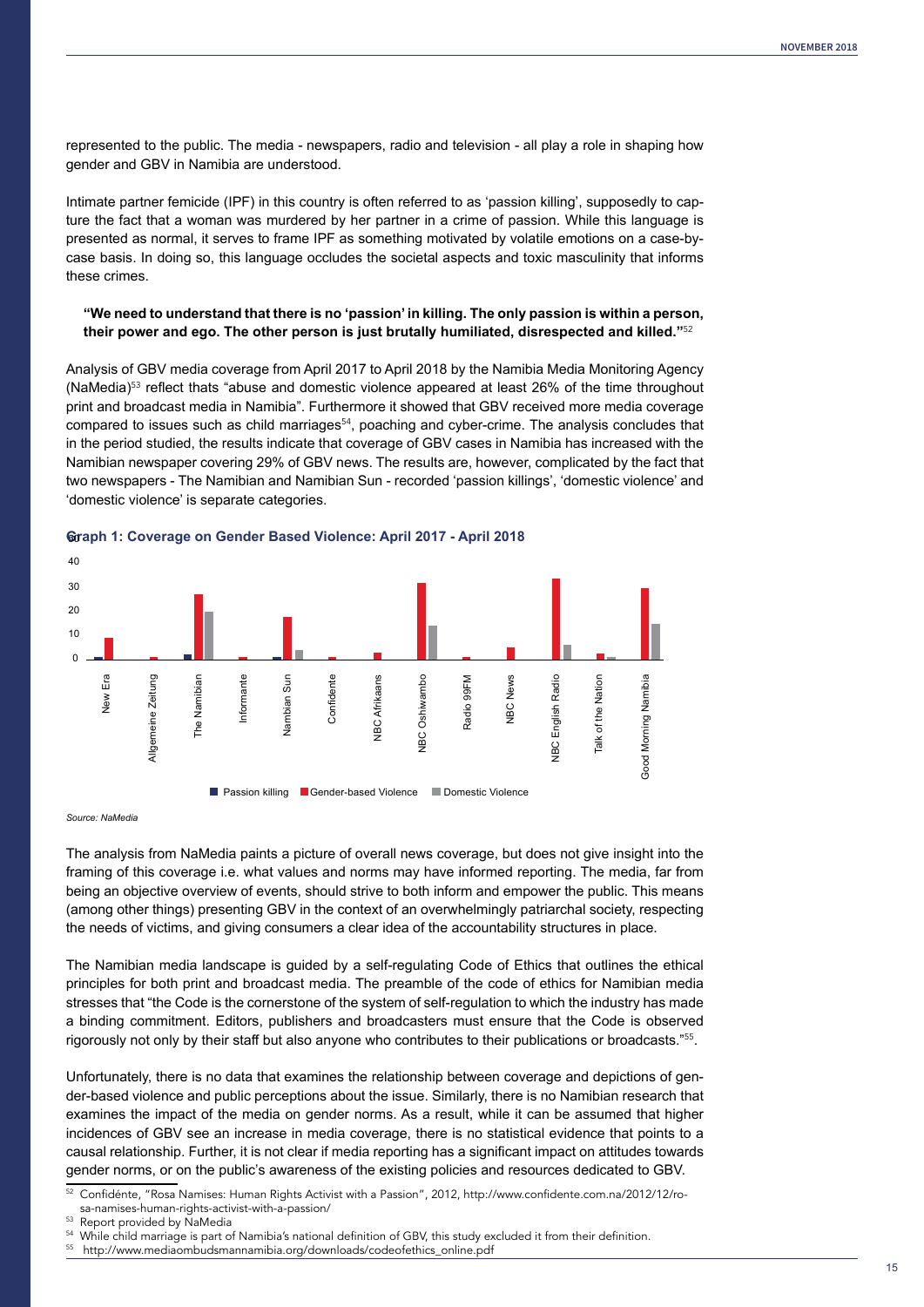# **Conclusions**

The overall finding of this brief is that there is no simple approach to GBV, and that some of the implementation problems we face today are a result of not taking into account the many complexities around gender in general, and gender-based violence particularly. Policies made without a full picture of reality are unlikely to have the intended impact and, given the government's current financial restrictions, the most logical and just approach is one that takes this fact into account. This makes the importance of upto-date and disaggregated data even more crucial.

As noted by several stakeholders over the years, a meaningful response to GBV does not necessarily require that we 'reinvent the wheel'. Ideal world situations are unlikely to take hold as they tend to be unrealistic. What is needed is an honest assessment, both of the resources available and of past limitations and failures. Only then (and with active and consistent collaboration) can actions be assigned in a way that works.

Many of the structures needed are already in place, but are not efficiently utilised. However, it will mean that the status quo that currently dictates the current gender landscape will need to be actively challenged, including by those who benefit from it. This applies, not only within parliament, but in every sphere in society as gender discrimination is not limited to one arena. For those who benefit from the current gender landscape - cisgender heterosexual men who display 'typical' male characteristics - this is likely to be a challenge, especially as empathy is not always prioritised when boys and young men grow up. Having difficult conversations about gender, creating platforms for survivors to speak safely, and normalising conversations about gender equality are all important steps that need to be taken. Policies and amendments aside, guaranteeing the human rights of every Namibian requires that we humanise the conversation about GBV and those most vulnerable to it.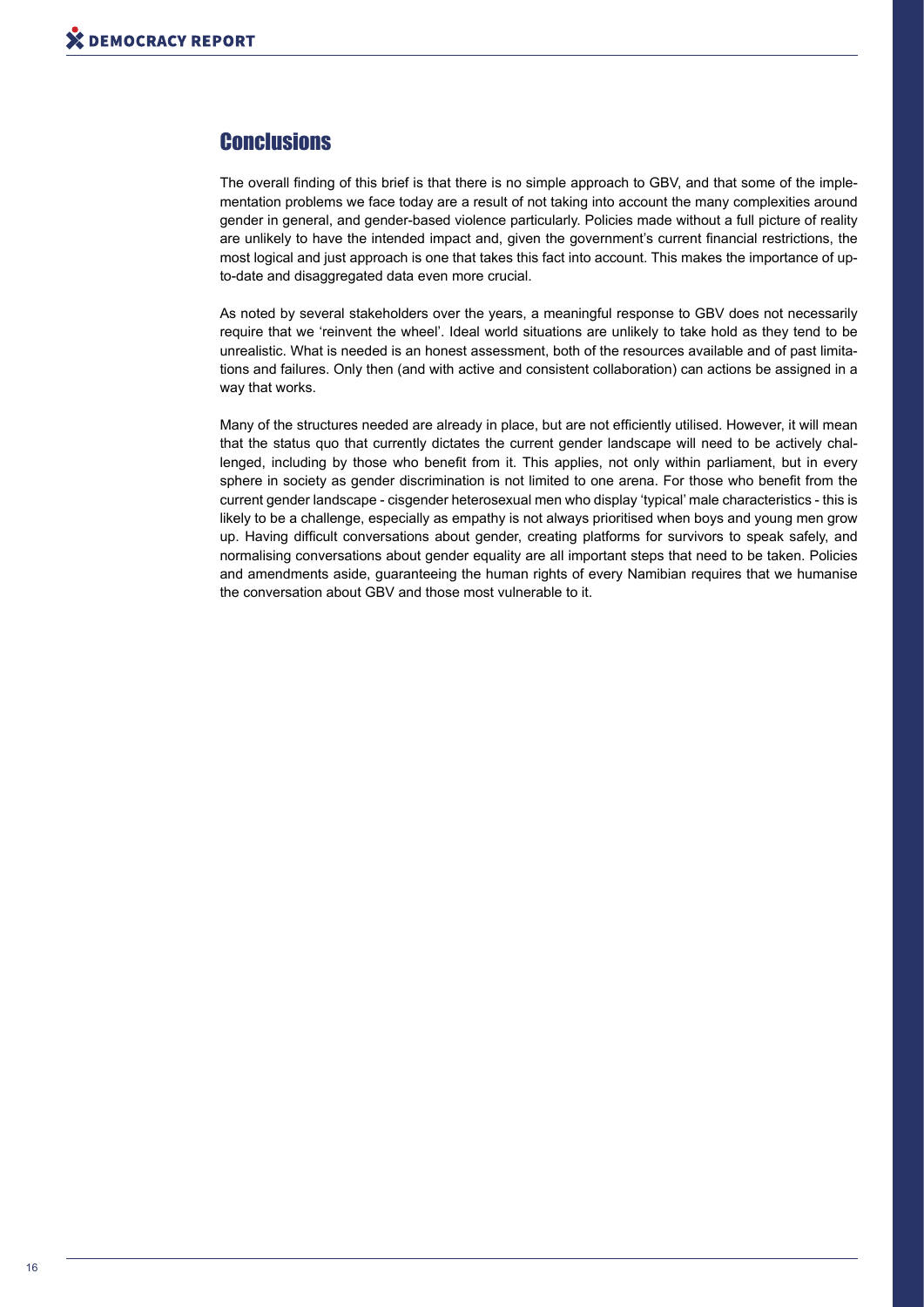### References

- 1 https://www.namibian.com.na/70134/read/TotalShutdown
- 2 'Gender nonconforming people" or GNC is a term that acknowledges those people who express their gender identity in ways that are different to what society/culture sees as 'appropriate' or 'correct'.
- <sup>3</sup> https://www.namibian.com.na/179869/archive-read/Murdered-woman-had-opened-case-against-killer accessed on 15-10-18
- <sup>4</sup> The Namibia Demographic and Health Survey 2013.
- <sup>5</sup> Others include, but are not limited to, discrimination in the workplace, unequal access to education, and an unequal division of labour in the household.
- <sup>6</sup> Demographic and Health Survey (DHS), 2013, https://dhsprogram.com/pubs/pdf/FR298/FR298.pdf
- DHS, 2013, p. 317-338
- 8 United Nations Declaration on the Elimation of Violence Against Women, http://www.un.org/documents/ga/res/48/a48r104.htm
- $^\circ$  Bloom, 2008, "Violence Against Women and Girls: A Compendium of Monitoring and Evaluation Indicators
- <sup>10</sup> See UNFPA Strategy and Framework for Action to Address GBV, 2008-2011, p. 7
- <sup>11</sup> LGBTQIA is an inclusive term that refers to: "lesbian, gay, transgender, queer or questioning, intersex, asexual and allied. It serves to include more people than terms like "the gay community" which is limiting in terms of the sexual identities and orientations it encapsulates.
- <sup>12</sup> UN Women, "Consequences and Costs of GBV", http://www.endvawnow.org/en/articles/301-consequences-and-costs-.html
- <sup>13</sup> World Health Organisation, 2018, "Factsheet: Gender and Health", http://www.who.int/en/news-room/ fact-sheets/detail/gender
- <sup>14</sup> Legal Assistance Centre (LAC), "Corporal Punishment", p. 1-2, http://www.lac.org.na/projects/grap/ Pdf/CCPA19-CorporalPunishment.pdf
- <sup>15</sup> Ibid.
- <sup>16</sup> DHS, 2013, p. 288-289
- <sup>17</sup> United Nations Convention on the Rights of the Child (CRC), 2006, p. 6, http://ork.lu/files/Geneva/ n8.pdf
- <sup>18</sup> The Namibian, "Top Cop Says Miniskirts Are Not African", 2013 https://www.namibian.com.na/index. php?id=105372&page=archive-read
- <sup>19</sup> Sister Namibia, "(Policing) Sexuality in Africa: The Namibian Miniskiet Ban", https://sisternamibia. com/2014/07/24/short-story/
- <sup>20</sup> Namibia: Min-Skirt Firestorm Scorches Ndeitunga", 2013 https://allarica.com/view/group/main/main/ id/00023012.html
- <sup>21</sup> University of Pretoria (UP), 2017, "Myths and Facts about gender-based violence", https://www. up.ac.za/en/student-accommodation/news/post\_2584284-myths-and-facts-about-gender-based-violence-21
- <sup>22</sup> The Namibian, 2016, "10 Biggest Boozing Countries in Africa", https://www.namibian.com.na/149467/ archive-read/10-Biggest-Boozing-African-Countries
- <sup>23</sup> Roberts 1984, cited in Hagemeister et al 2003
- <sup>24</sup> Equality and Social welfare, objective 1
- <sup>25</sup> LAC, 2017, "Namibia Gender Analysis, http://www.lac.org.na/projects/grap/Pdf/Namibia Gender Analysis\_2017.pdf
- <sup>26</sup> Chapter 21, Article 144, p.62 https://www.gov.na/documents/10181/14134/Namibia Constitution. pdf/37b70b76-c15c-45d4-9095-b25d8b8aa0fb
- <sup>27</sup> UN Human Rights, "Convention on the Elimination of All Forms of Discrimination Against Women", https://www.ohchr.org/EN/ProfessionalInterest/Pages/CEDAW.aspx
- <sup>28</sup> Legal Assistance Centre, "Namibia and CEDAW", 1998, http://www.lac.org.na/projects/grap/Pdf/cedaw.pdf
- <sup>29</sup> United Nations, "Universal Declaration of Human Rights", https://www.ohchr.org/EN/UDHR/Documents/UDHR\_Translations/eng.pdf
- <sup>30</sup> United Nations, "Universal Declaration of Human Rights", https://www.ohchr.org/EN/UDHR/Documents/UDHR\_Translations/eng.pdf
- <sup>31</sup> Convention on the Rights of the Child, CRC/C/OPAC/BEL/Q/1/Add.1, 3 April 2006
- 32 Southern African Development Community, "SADC Protocol on Gender and Development", 2008, Part Six, Articles 20-25.
- <sup>33</sup> Married Persons Equality Act, 1996, http://www.lac.org.na/laws/pdf/marriedp.pdf
- 34 https://laws.parliament.na/cms\_documents/combating-of-domestic-violence-ff1d58b364.pdf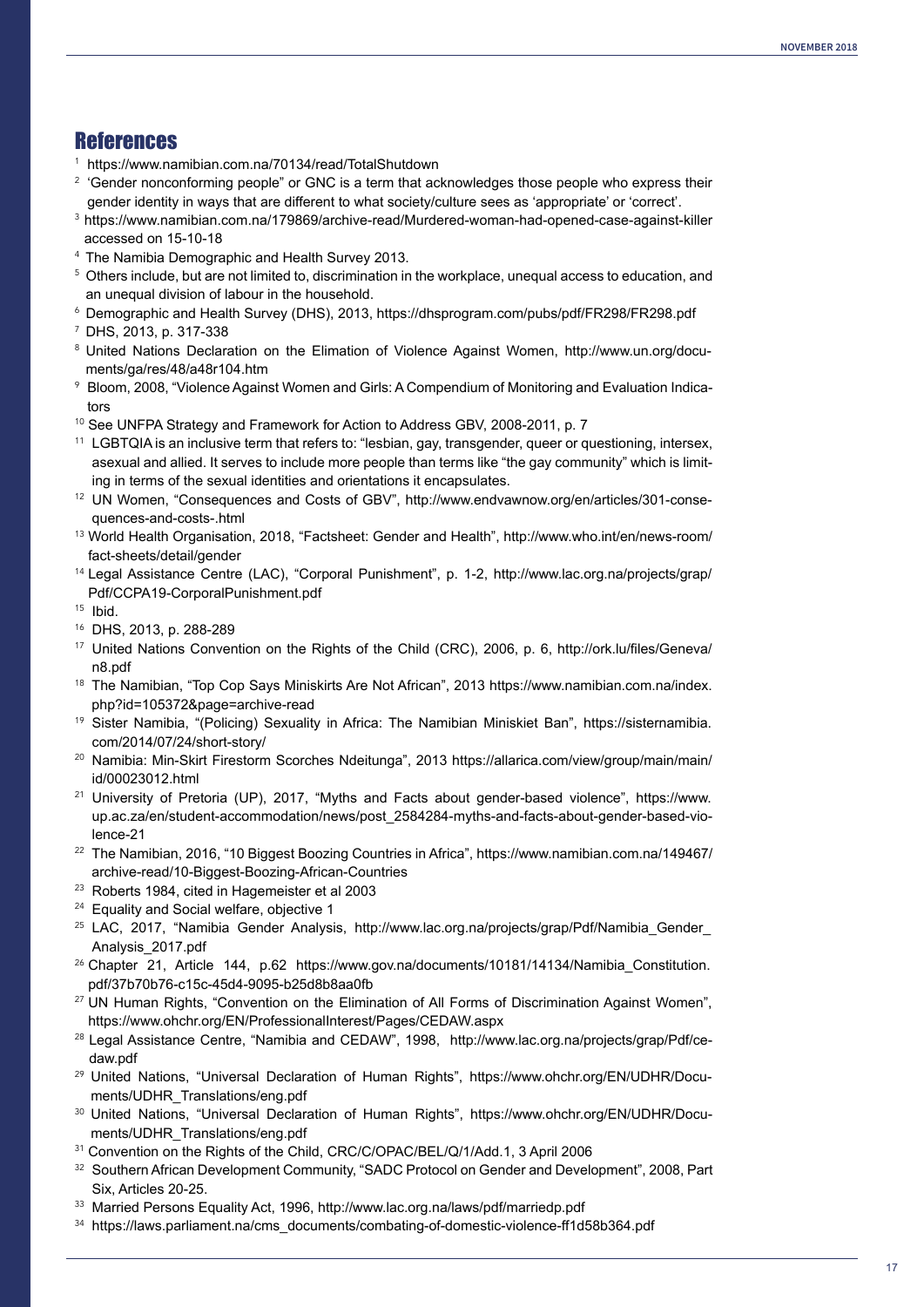- <sup>35</sup> Maintenance Act 2003, http://www.lac.org.na/laws/pdf/maintenance.pdf
- <sup>36</sup> Legal Assistance Centre, "Summary of the Maintenance Act", 2005, http://www.lac.org.na/projects/ grap/Pdf/summaint.pdf
- 37 https://laws.parliament.na/cms\_documents/combating-of-domestic-violence-ff1d58b364.pdf
- 38 Childcare and Protection Act, 2015, https://laws.parliament.na/cms\_documents/child-care-and-protection-17faa02c2c.pdf
- 39 https://www.unicef.org/namibia/na.COP\_Legal\_Brief\_2016\_web.pdf

<sup>40</sup> Ibid

- 41 Ministry of Gender Equality and Child Welfare, National Gender Policy (2010-2020), page 29.
- <sup>42</sup> Brown and Emvula, 2018, "The National Budget 2018-19: Walking the Fiscal Tightrope", http://ippr. org.na/wp-content/uploads/2018/04/23\_Budget\_WEB.pdf
- <sup>43</sup> The Namibian, "Trapped in Marriage?" (opinion piece), https://www.namibian.com.na/index. php?id=116287&page=archive-read
- <sup>44</sup> The Namibian, "Trapped in Marriage?" (opinion piece), https://www.namibian.com.na/index. php?id=116287&page=archive-read
- <sup>45</sup> Electronic and Cybercrime Bill, 2016, http://www.mict.gov.na/documents/32978/0/Latest+Copy+of+th e+ETC+Bill+%281%29.pdf/0a64ae18-b008-4bab-b86a-ed6adc244d25
- <sup>46</sup> In this case, the Ministry of Justice has made some progress: there has been significant training around survivor support and court preparation for children. However, implementation of this training has been slow.
- <sup>47</sup> See Concluding Observations on the 4th and 5th country report made by the UN Committee that monitors the CEDAW; Gender Analysis 2017; the Committee which monitors the Convention on the Rights of the Child; Recommendations of the National GBV Conference 2014
- 48 KPMG Human and Social Services, 2017,p.2 https://assets.kpmg.com/content/dam/kpmg/za/ pdf/2017/01/za-Too-costly-to-ignore.pdf
- 49 Shejavali, N., & Weyland, M. (2018, March). Women in the Budget: An exploration into Namibia's gender budgeting processes. Democracy Report, Special Briefing Paper 21. Windhoek: IPPR
- 50 Weylandt and Wolf, 2018, Parliamentary Questions in Namibia: Asking, Answering and Accountability", https://ippr.org.na/wp-content/uploads/2018/08/Parliamentary-Questions-FINAL\_WEB.pdf
- 51 See https://www.ipu.org/resources/publications/reports/2016-10/sexism-harassment-and-violenceagainst-women-parliamentarians accessed on 25-08-18
- 52 Confidénte, "Rosa Namises: Human Rights Activist with a Passion", 2012, http://www.confidente.com. na/2012/12/rosa-namises-human-rights-activist-with-a-passion/
- <sup>53</sup> Report provided by NaMedia
- <sup>54</sup> While child marriage is part of Namibia's national definition of GBV, this study excluded it from their definition.
- 55 http://www.mediaombudsmannamibia.org/downloads/codeofethics\_online.pdf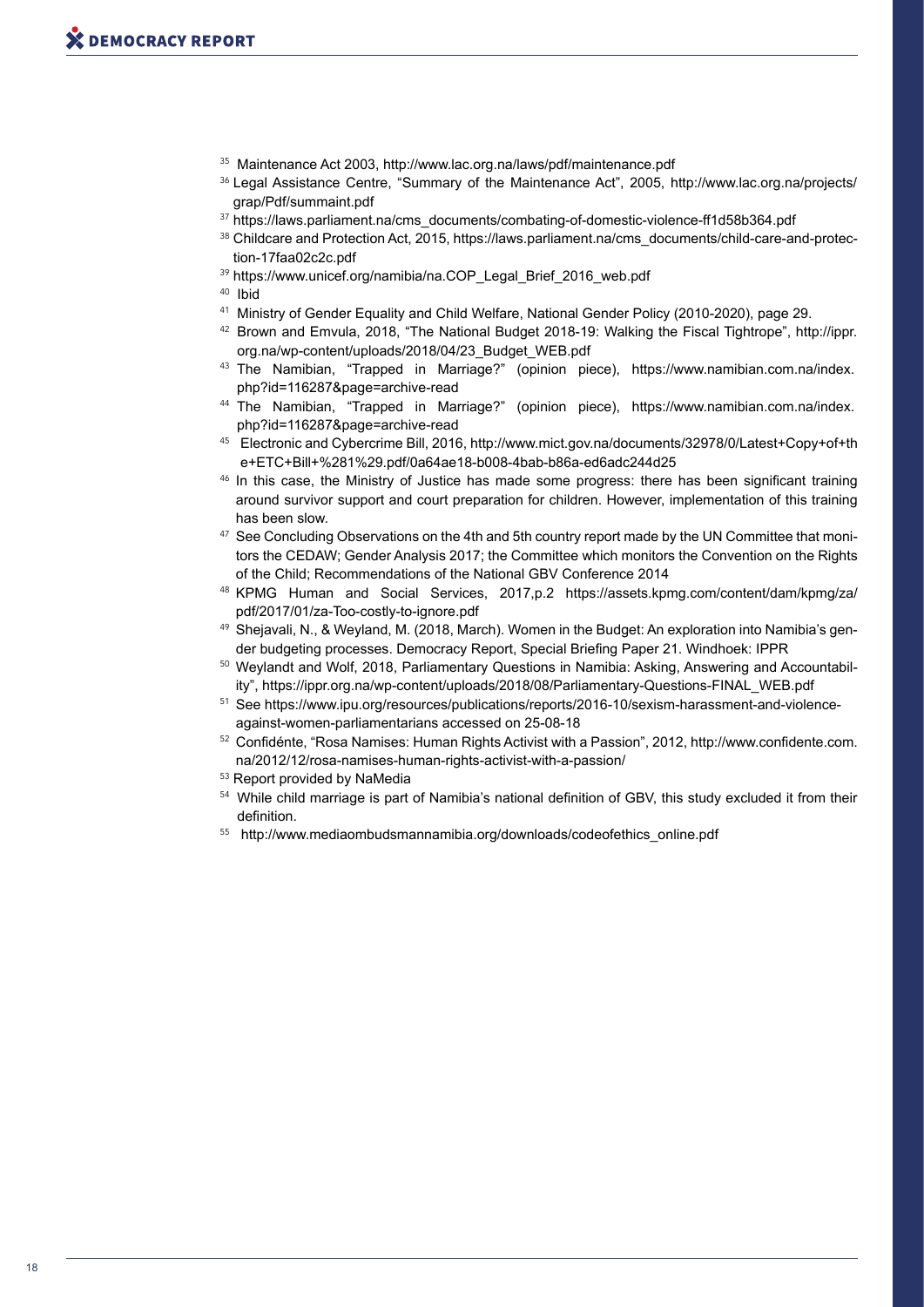# **Notes**